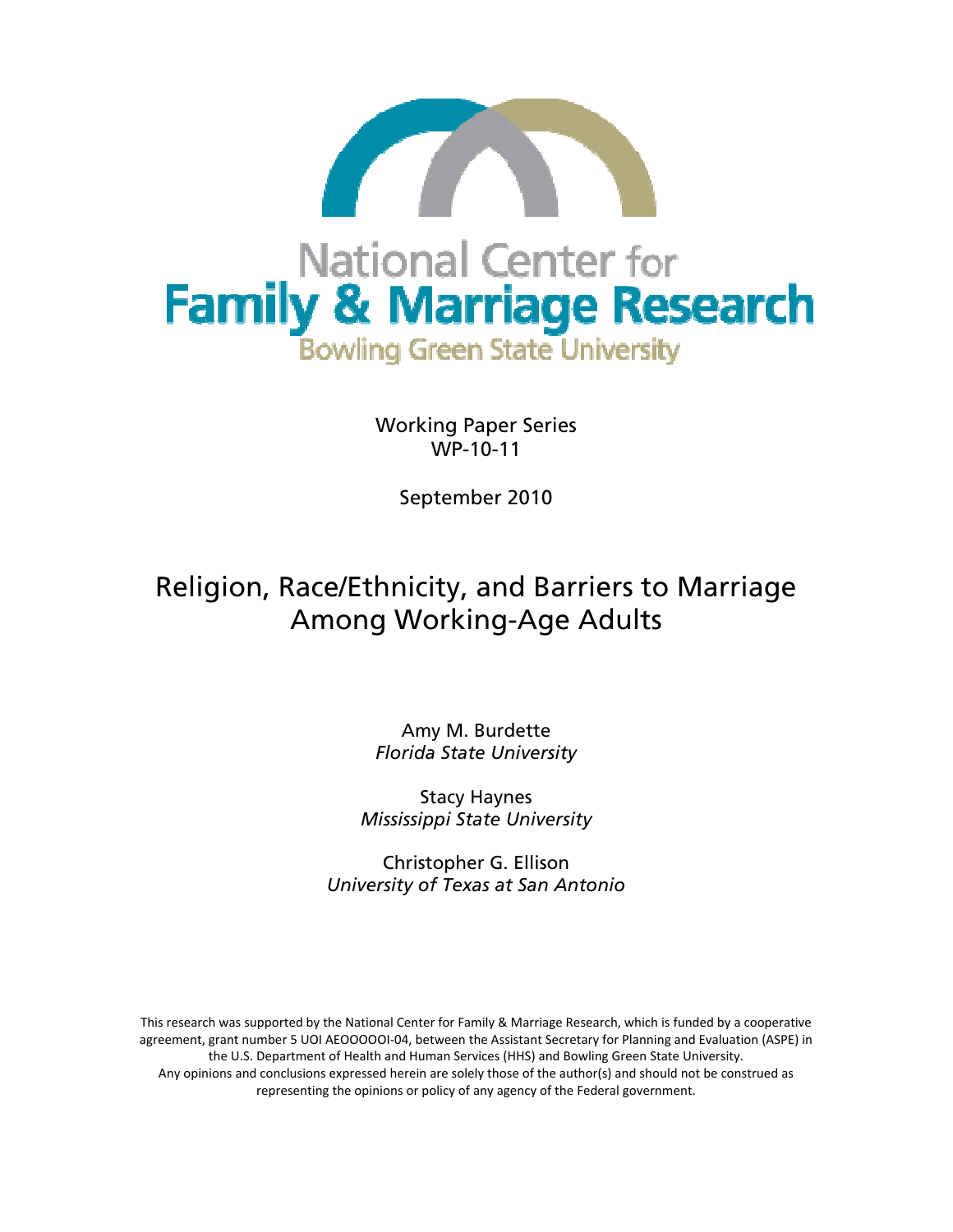# **Religion, Race/Ethnicity, and Barriers to Marriage Among Working-Age Adults**

Amy M. Burdette

*Florida State University* 

Stacy Haynes

*Mississippi State University* 

Christopher G. Ellison

*University of Texas at San Antonio*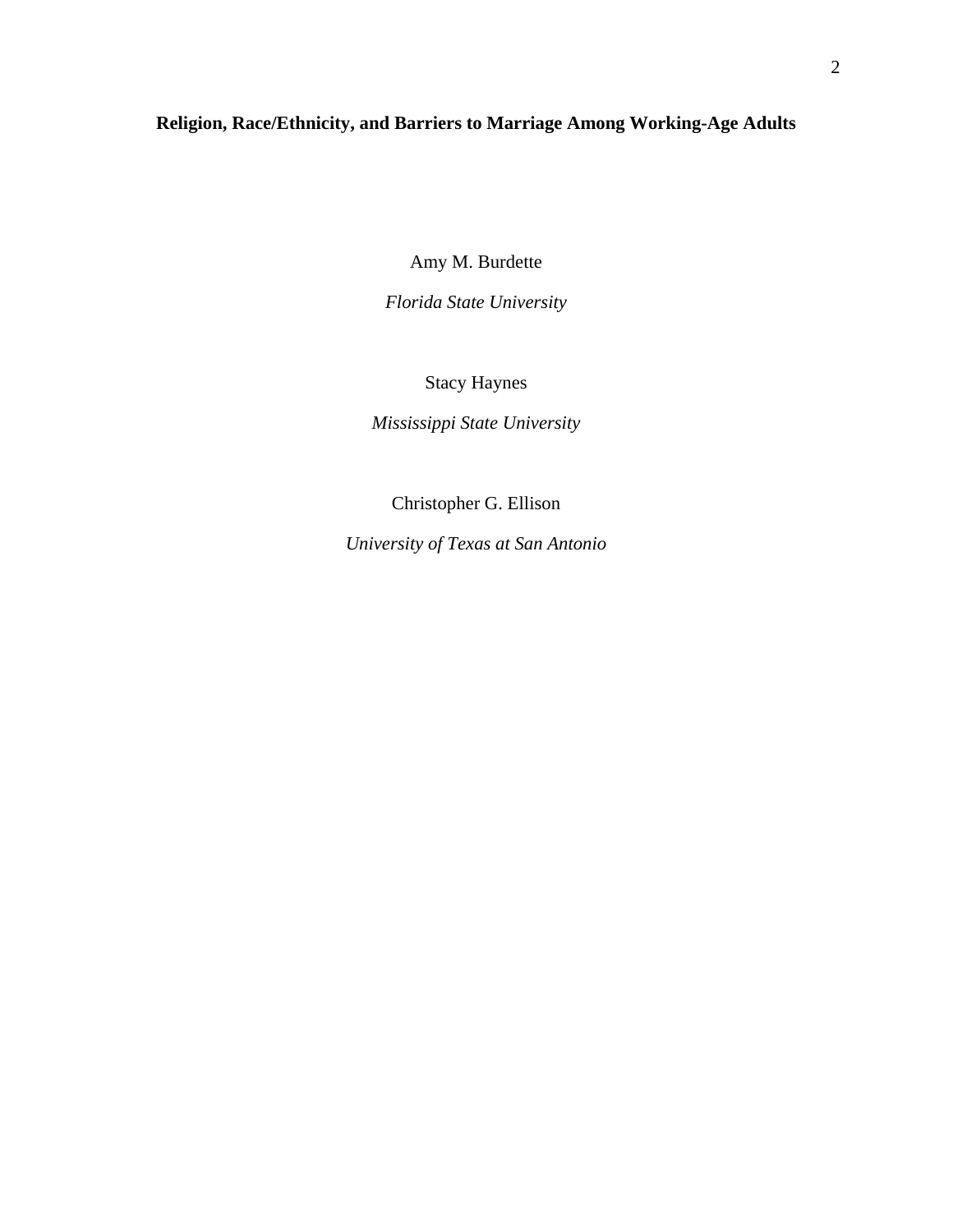While a great deal of scholarly attention has been focused on correlates and predictors of obstacles to marriage, little attention has been given to the role of religion in determining selfreported reasons for non-marriage. This oversight in the literature is surprising given the recent focus among researchers on the role of religious factors in shaping intimate relationships. Further, few scholars have explored racial/ethnic variations in the influence of religion on selfreported barriers to marriage. Our study addresses this gap in the literature using data from the National Survey of Religion and Family Life (NSRFL), a 2006 telephone survey of working-age adults that contains oversamples of African Americans and Latinos. Results indicate that church attendance plays a particularly important role in reducing barriers to marriage, at least among non-Hispanic White respondents.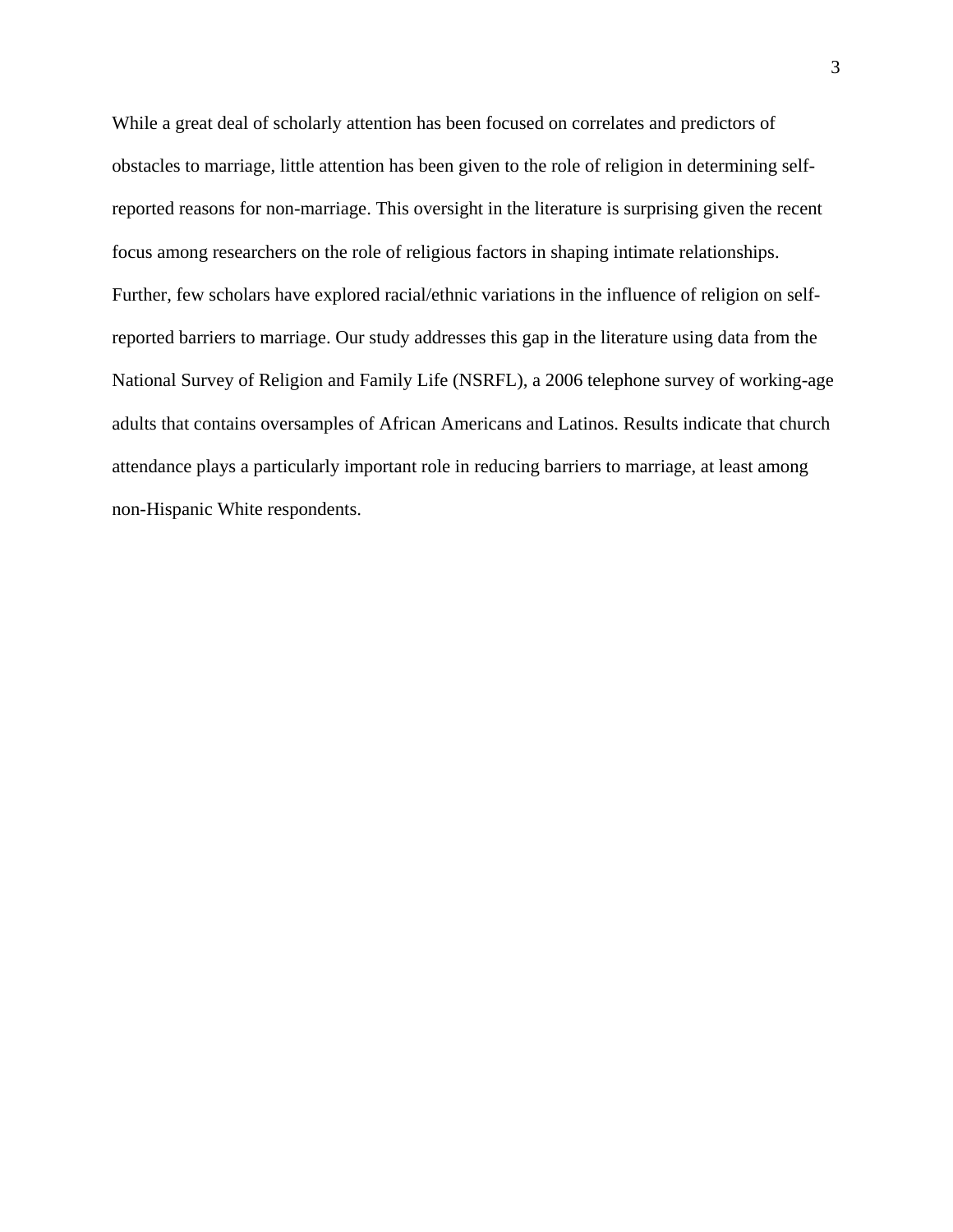Policy makers, religious leaders, and other social observers remain alarmed over the current state of marriage in the United States. The stability of intimate relationships has become increasingly fragile over the last half of the century, in part because of increases in divorce, nonmarital childbearing, and cohabitation (Cherlin 2004, 2009). While scholars argue that marriage is at risk of becoming deinstitutionalized, this process has not been uniform across racial and ethnic groups. If current trends continue, only two out of three African American women will marry during their lifetimes. Of those marriages, up to 70% are projected to end in divorce, compared to 47% of marriages among non-Hispanic Whites. Despite relative socioeconomic disadvantage, Hispanics have substantially higher rates of marriage than African Americans (Cherlin 2009). However, scholars warn that exposure to U.S. culture is likely to erode marriage among Hispanic immigrants and their decedents (Oropesa & Landale 2004).

Although substantial racial and ethnic differences persist in marriage rates, relatively small differences exist in the desire to marry. The majority of adults, particularly women, would like to get married, regardless of their socioeconomic status, parental status, and race/ethnicity (Edin & Kefalas 2005; Lichter et al. 2004; South 1993). Despite the desire to marry, racial and ethnic minorities face a number of social and economic barriers to marriage. Social barriers to marriage focus on worries about the quality of a potential marital relationship, including concerns about responsibility, drug abuse, domestic violence, and infidelity (Edin & Kefalas 2005; Edin & Reed 2005; Manning et al. 2010). Economic barriers include concerns about financial stability as well as educational and employment prospects (Edin & Kefalas 2005; Edin & Reed 2005). For example, scholars have noted that employment is positively associated with marriage (Bennett et al. 1989; Lichter et al. 1992).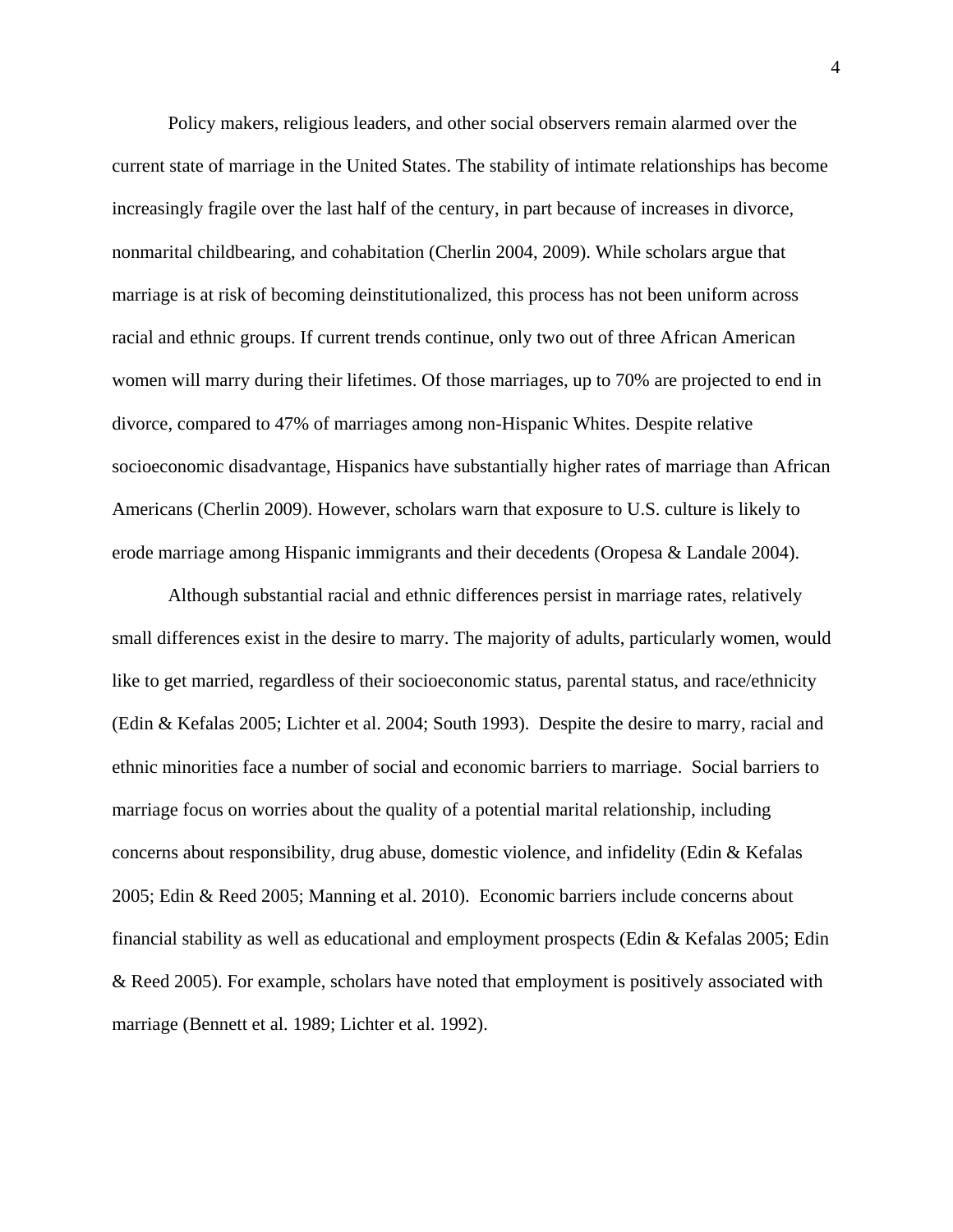While a great deal of scholarly attention has been focused on correlates and predictors of obstacles to marriage, particularly economic barriers among low-income and minority populations (Edin & Kefalas 2005; Edin & Reed 2005; Lichter et al. 2004; Lichter et al. 1992), little attention has been given to the role of religion in determining marital attitudes. This oversight in the literature is surprising given the recent focus among researchers on the role of religious factors in shaping a variety of family outcomes, including romantic relationships. Although caveats exist, the general tenor of the religious effects on marital and other intimate relationships is positive (Call & Heaton 1997; Mahoney 2010; Mahoney et al. 2001; Regnerus & Burdette 2006). Further, limited evidence suggests that religiosity is positively associated with marital expectations among both adolescents (Manning et al. 2007) and college women (Ellison et al. forthcoming).

 In addition to a lack of research examining how religion may prioritize marriage in the lives of single adults, few scholars have explored racial/ethnic variations in the influence of religion on self-reported barriers to marriage. This omission is noteworthy given that African American religion is unusually vibrant. Evidence consistently reveals that African Americans tend to display higher levels of religious involvement, by virtually any indicator, than non-Hispanic Whites from similar backgrounds (Taylor et al. 2004). Similarly, we are aware of no published work that examines religious variations in marital attitudes among Mexican Americans and other Latino groups. This gap in the literature is striking given the dramatic increase in the Hispanic population within the U.S. (Suro 2005; U.S. Department of Homeland Security 2003) as well as the distinctive religious culture of Latinos (Espinosa et al. 2003).

 The lack of research on religion, race, and barriers to marriage is also surprising from a policy perspective given recent federal funding allocated to marriage promotion. In 2002,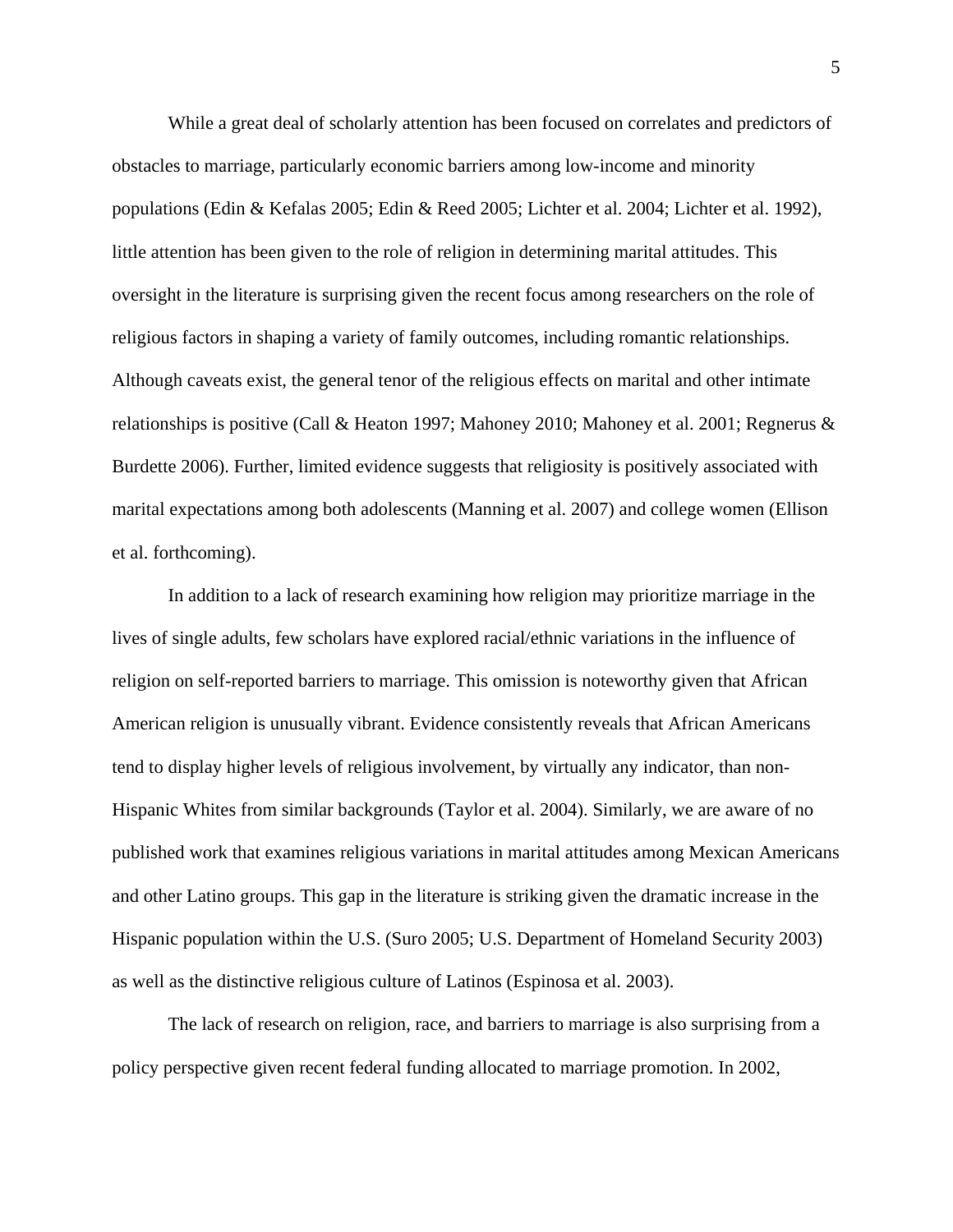President Bush supported the Healthy Marriage Initiative, which was designed to aid couples in developing skills to form and sustain a healthy marriage. In 2006, over \$500 million was appropriated towards this initiative, which largely targets low-income and minority populations (Department of Health and Human Services 2009; Manning et al. 2010). The government will continue to distribute hundreds of millions of dollars for marriage promotion programs, at least through 2010 (Cherlin 2009).

Our study seeks to augment the literature in three distinct ways. First, using data from the National Survey of Religion and Family Life (NSRFL), a nationally-representative sample of working-age (18-59) adults with oversamples of African Americans and Latinos, we focus on the potentially salutary influence of several distinct aspects of religious involvement (i.e., church attendance, personal religiosity, Biblical literalism, and prayer) on barriers to marriage (i.e., concerns about finances, sexual fidelity, responsibility, and school/career) among never-married single adults. Second, we explore racial and ethnic variations in the impact of religious involvement on self-reported reasons for not being in a martial union. Third, we discuss our findings in terms of their implications for future research on religion, race/ethnicity, and intimate relationships.

# **THEORETICAL BACKGROUND**

#### *Religion and Attitudes toward Marriage*

Numerous scholars have noted that religion is a complex, multidimensional construct (Idler et al. 2003; Levin et al. 1995; Stark & Glock 1968). Relying on one measure of religious involvement, or combining multiple items into an index, often conceals potentially meaningful associations (and processes) among these indicators. Certain facets of religious involvement may be linked with desirable outcomes, while others may be unrelated or have a negative influence on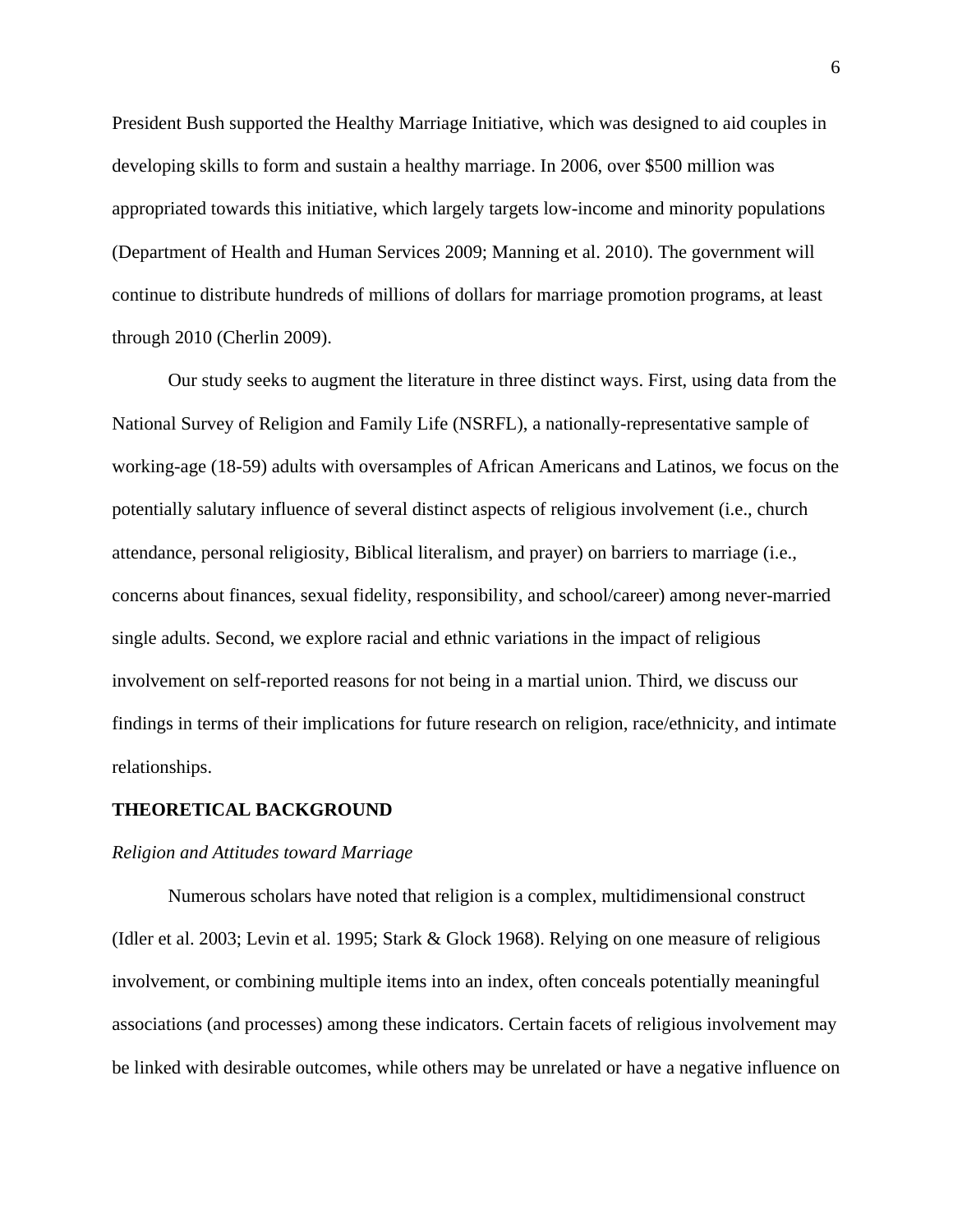family outcomes. Although there are few empirical guideposts for the current study, there are a number of theoretical reasons to expect that religion may be associated with attitudes toward marriage among single adults.

 To begin, church attendance provides regular exposure to moral messages about the importance of marriage and the merits of sexual restraint, regardless of the specific denomination that one attends (Hertel & Hughes 1987; Roof & McKinney 1987; Sherkat & Ellison 1997). Involvement in religious communities may reflect and enhance a traditional orientation towards family issues, including idealizing and prioritizing marriage over other forms of romantic relationships. Congregations often formally convey the importance of marriage for personal and spiritual development through sermons and Sunday school lessons (Ellison et al. 1999). Rituals within the church (e.g., weddings and infant baptisms) also highlight the privileged place of marital relationships over other forms of intimate unions (Wolfinger & Wilcox 2008). Traditional views regarding marriage and family life may also be affirmed in informal settings with other coreligionists. Casual discussions with fellow churchgoers may reinforce official church doctrine and moral messages presented by clergy (Burdette et al. 2007). These mechanisms may strengthen beliefs about the importance of marital relationships while helping to define appropriate moral conduct.

Religious service attendance also signifies embeddedness within congregational social networks, which could indicate the potential for behavioral monitoring and possible social sanctions against those suspected of nonmarital sexual relationships (Sherkat & Wilson 1995). Congregational social networks may also grant single adults access to marriage-oriented social events as well as marriage-minded dating partners. Further, regular service attendance may provide single adults contact with role models of "healthy" marriages (Wilcox & Wolfinger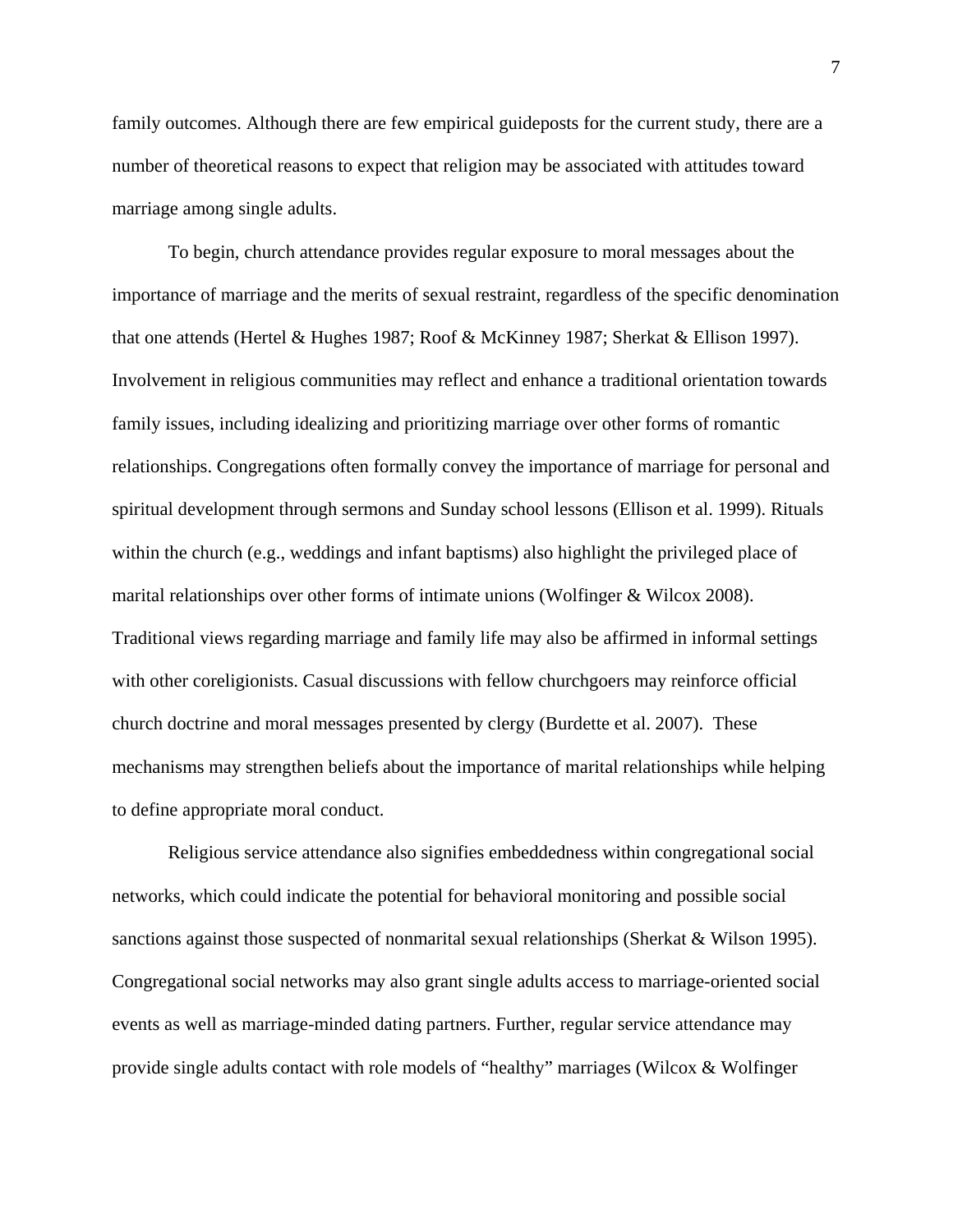2008; Wolfinger & Wilcox 2008) given that church attendance has been associated with marital quality and success (Call & Heaton 1997; Ellison et al. 1999; Ellison et al. 2010). Interactions with role models within the church may diminish barriers to marriage, in part through reducing concerns about sexual fidelity, a key indicator of lower marital expectations among single women (Manning et al. 2010). Based on the arguments presented thus far, *we expect to find that frequency of church attendance will be inversely associated with barriers to marriage (H1)*.

While frequency of church attendance may indicate exposure to messages related to marriage and family life, personal religiosity may indicate the degree to which these messages have been internalized (Rohrbaugh & Jessor 1975). Personal religiosity may also indicate a strong commitment to a specific religious identity. Those for whom religion is central may place marriage as a particularly high priority, both to live out religious doctrines related to family life and to remain an active and relevant member of the religious community. Individuals for whom religion is less prominent may hold more or equally salient identities related to school, work, or non-religious social organizations and networks. These other identities may lead them to place less emphasis on marriage as a primary life goal. Therefore, *we expect to find that personal religiosity will be inversely associated with barriers to marriage (H2)*.

Similarly, informal religious activities, including frequency of prayer, may indicate a dedication to religious moral principles. Prayer, the most widely recognized and practiced religious activity (Levin & Taylor 1997; Taylor et al. 2004), may also signify a special relationship with a (perceived) divine other who can be engaged when seeking personal guidance or solace (Ellison 1993; Pollner 1989). Constructing an ongoing, interactive relationship with a divine other may reinforce one's religious commitment and increase the desire to lead the traditional family life often advocated by religious institutions. Based on the above arguments,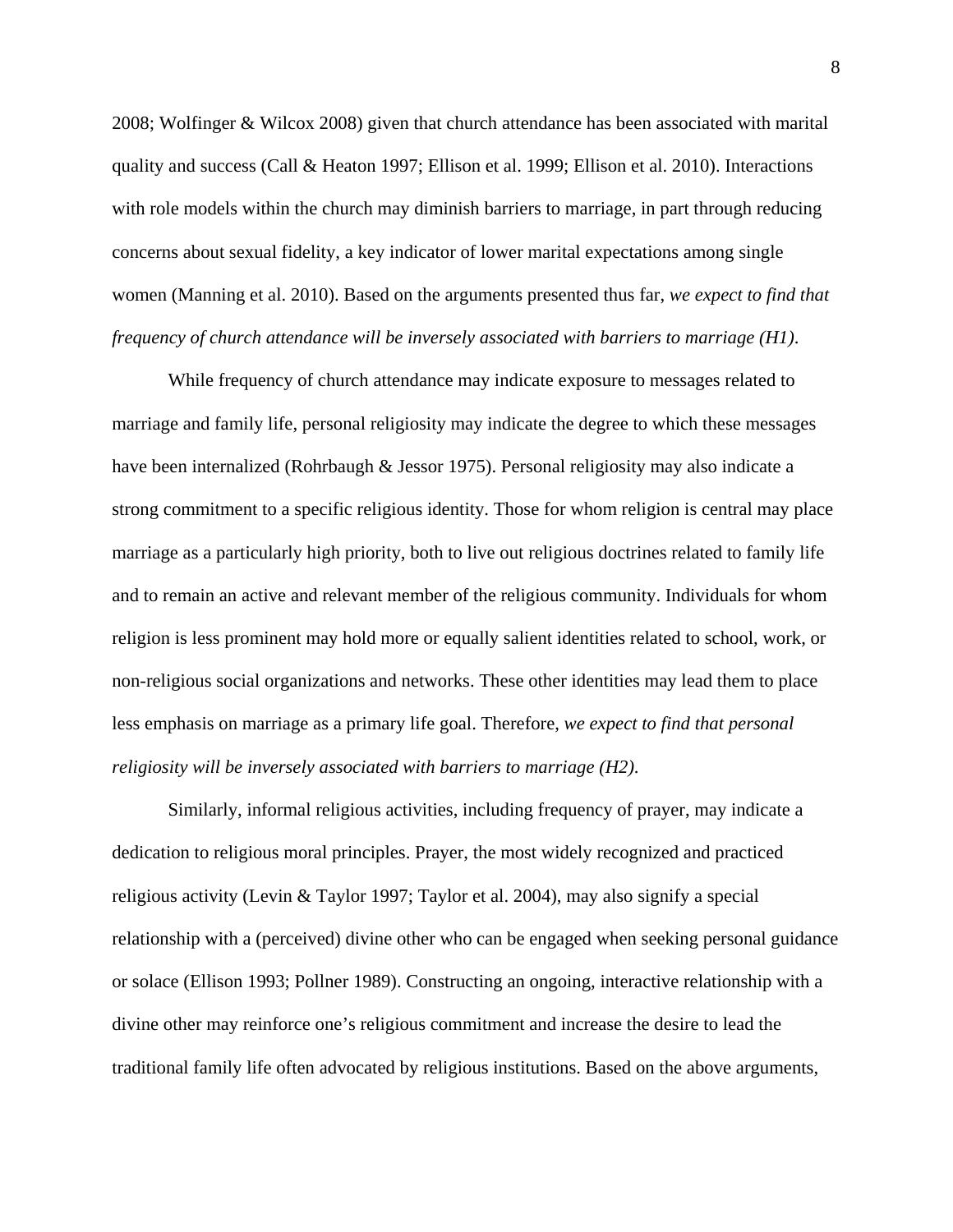*we expect to find that frequency of prayer will be inversely associated with barriers to marriage (H3)*.

 Finally, a growing body of literature links inerrantist interpretations of the Bible with more conservative views of marriage and family life. A literal interpretation of the Bible may be a marker of commitment to traditional norms regarding marriage, gender roles, and childbearing (Burdette et al. 2007; Ellison et al. 1999; Hertel & Hughes 1987; Vaaler et al. 2009). In addition, individuals who embrace inerrantists views of the Bible are likely to be familiar with scriptural passages concerning the spiritual significance of marriage as well as passages that limit physical intimacy to marital relationships (e.g., Exodus 20:14, Genesis 2:24, Hebrews 13:4). As a result, those who believe that the Bible is the literal word of God may be prone to seek marriage over other forms of intimate relationships and may prioritize marriage over other goals, such as educational or career aspirations. Therefore, *we expect to find that those respondents who hold a literalist interpretation of the Bible will report fewer barriers to marriage compared to those with other Biblical interpretations (H4).*

# *Race/Ethnicity, Religion, and Marital Attitudes*

While little research has examined links between religious involvement and barriers to marriage, even fewer studies have explored possible race/ethnic differences in this association. This is an oversight for two primary reasons. First, there are notable racial and ethnic variations in marital expectations (Crissey 2005; Manning et al. 2007) as well as marriage rates (Cherlin 2009). Second, religious affiliation, belief, and practice differ by race/ethnicity. This gap in the present research is particularly noteworthy due to what some have called the African American religion-marriage paradox, where African Americans pair comparatively high levels of religious involvement with comparatively low levels of marriage and relationship quality (Ellison et al.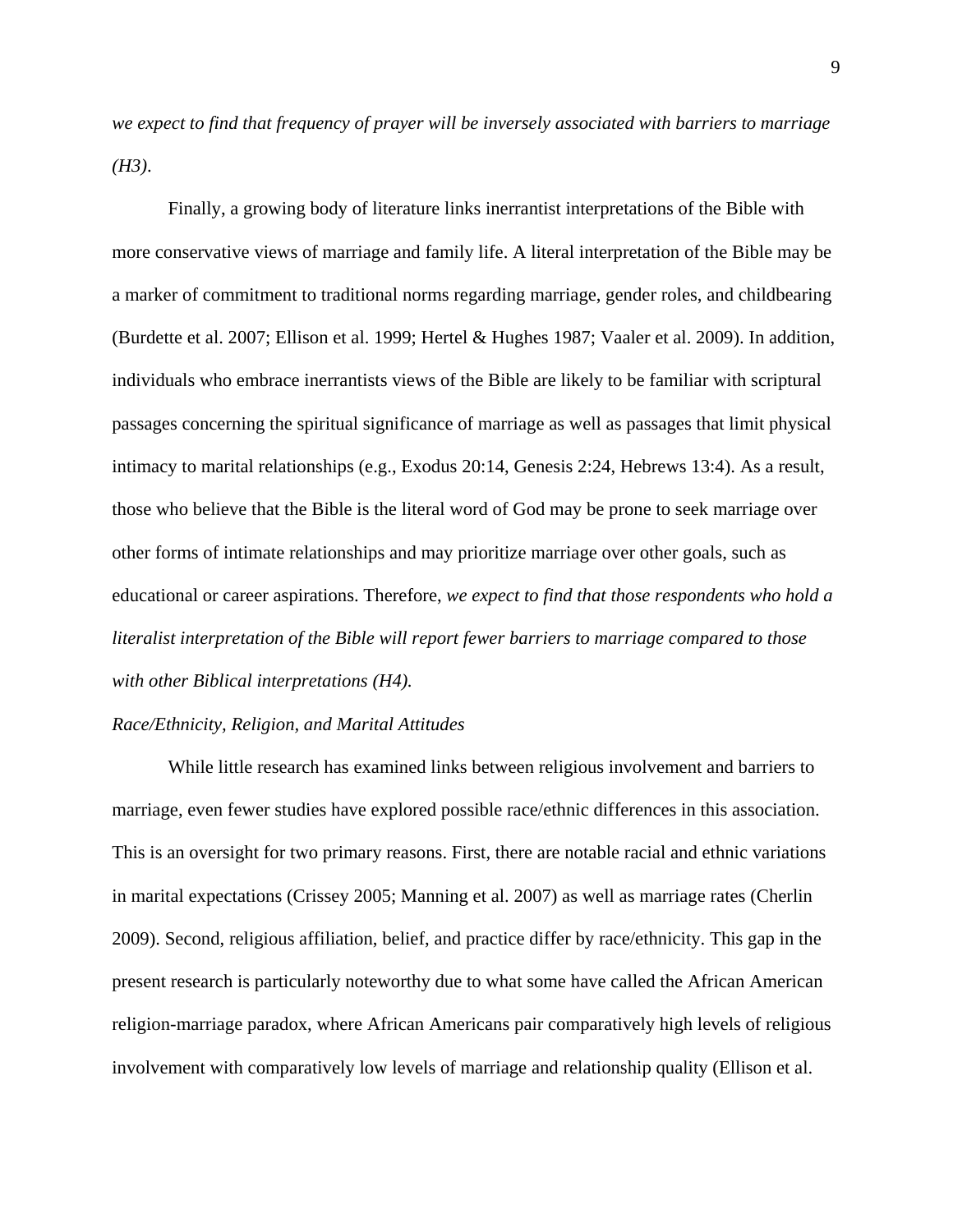2010; Wilcox & Wolfinger 2007). It is important to note that religion in America continues to be largely racially segregated. Estimates suggest that approximately 90% of African Americans attend predominately Black congregations, while at least 95% of non-Hispanic White Americans attend predominately White churches (Emerson & Smith 2000). In addition, while there is not one monolithic "Black church," there are similarities in doctrine and practice that extend across predominately African American congregations.

 Despite a shortage of research on the subject, there are sound theoretical reasons to expect that religious involvement may play a particularly important role in reducing barriers to marriage among African Americans, as compared to non-Hispanic Whites. First, the vast majority of Black Protestant churches emphasize marriage as the most suitable venue for sexual relations and childbearing. Sex outside of marriage is viewed as sinful, and children are thought to deserve two parents who are committed both to each other and to the parental role. Marital relationships are stressed by many African American churches despite the fact that many congregations contain large numbers of single-parent families (Wilcox & Wolfinger 2007; Wolfinger & Wilcox 2008). Second, scholars have noted the importance of the African American church in sustaining traditional norms of the nuclear family and protecting urban Black men, in particular, from the lure of "the street" (Anderson 1999; Ellison et al. 2010; Wilcox & Wolfinger 2008). These traditional norms, referred to by Anderson (1999) as a "code of decency," include hard work, honesty, and lawful behavior as opposed to substance abuse, promiscuity, and crime. Based on the above arguments, *we expect that the inverse relationship between religious involvement and barriers to marriage will be stronger for African Americans than for non-Hispanic Whites (H5a)*.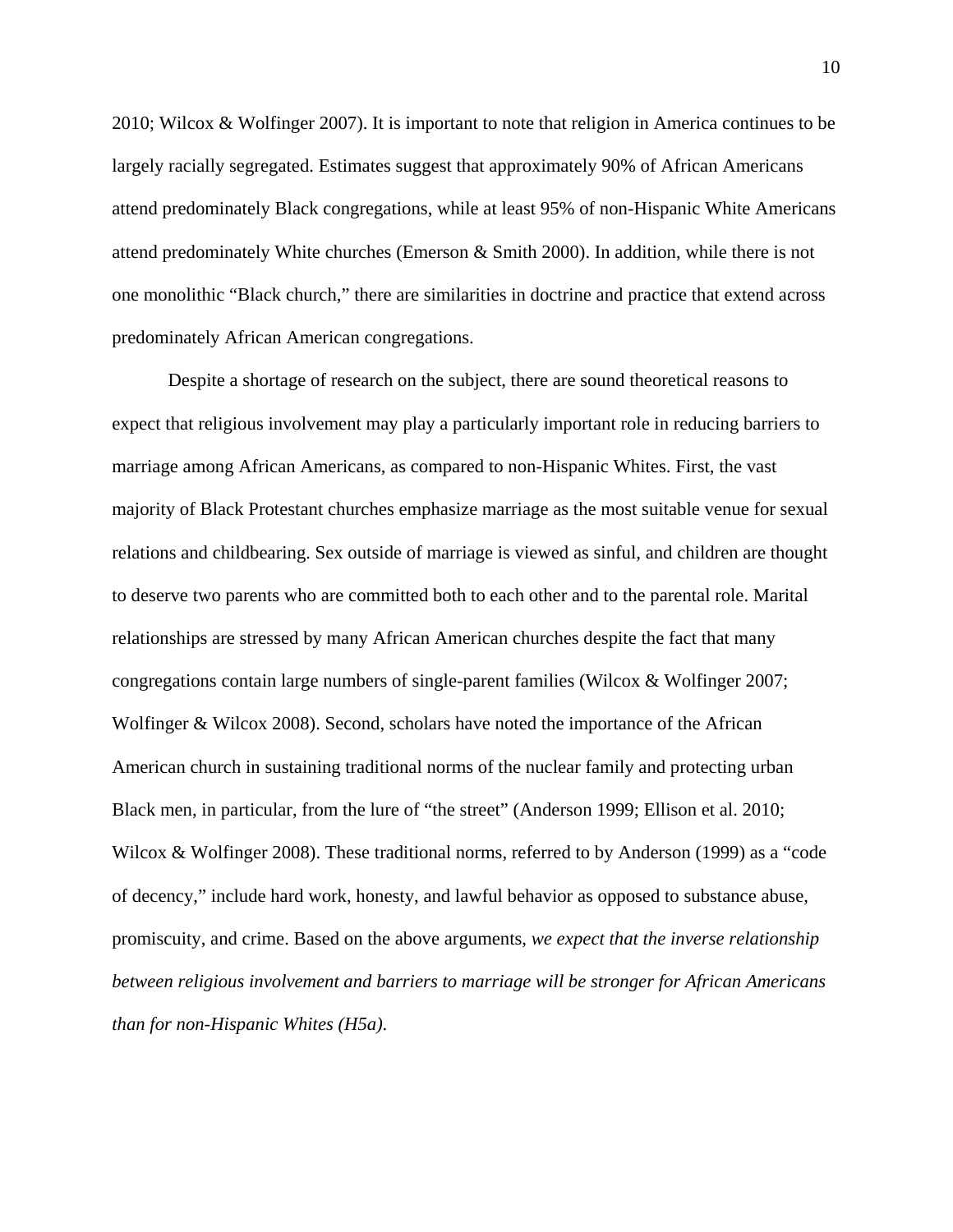While there are reasons to expect that the relationship between religion and attitudes toward marriage may be stronger among African Americans than among non-Hispanic Whites, there are also reasons to believe that this association may be weaker among African Americans than among their White counterparts. Whereas predominately non-Hispanic White conservative Protestant denominations tend to emphasize themes of sexual morality and divine punishment, Black churches tend to be more forgiving of sexual transgressions and non-marital childbearing. Issues of sexual purity may take a backseat to more salient themes of individual and community enfranchisement, civil and human rights, and social and economic justice (Burdette & Hill 2009; Lincoln & Mamiya 1990; Taylor et al. 2004).

 Further, many African American churches contain large numbers of single-parent families as well as other family structures that are alternatives to the nuclear two-parent family. There is some evidence that the Black Church has responded to the tension between its theological conservatism and high rates of nonmarital births by downplaying pro-marriage norms or by ignoring issues of sexuality altogether (Anderson et al. 2002; Wilcox & Wolfinger 2007). As a result, some scholars have suggested that African American churches place less emphasis on marriage as compared to White mainline and conservative Protestant churches (Cherlin 2009). The research presented in this section suggests the following competing hypothesis: *we expect that the inverse relationship between religious involvement and barriers to marriage will be weaker for African Americans than for non-Hispanic Whites (H5b)*.

 There are fewer theoretical guideposts for exploring religious differences in relation to attitudes about marriage among Latinos and non-Hispanic Whites. Approximately 70% of Latinos are Catholic, while 23% are Protestant (Espinosa et al. 2003). Both of these religious traditions lend support to a longstanding tradition of familism found in Hispanic cultures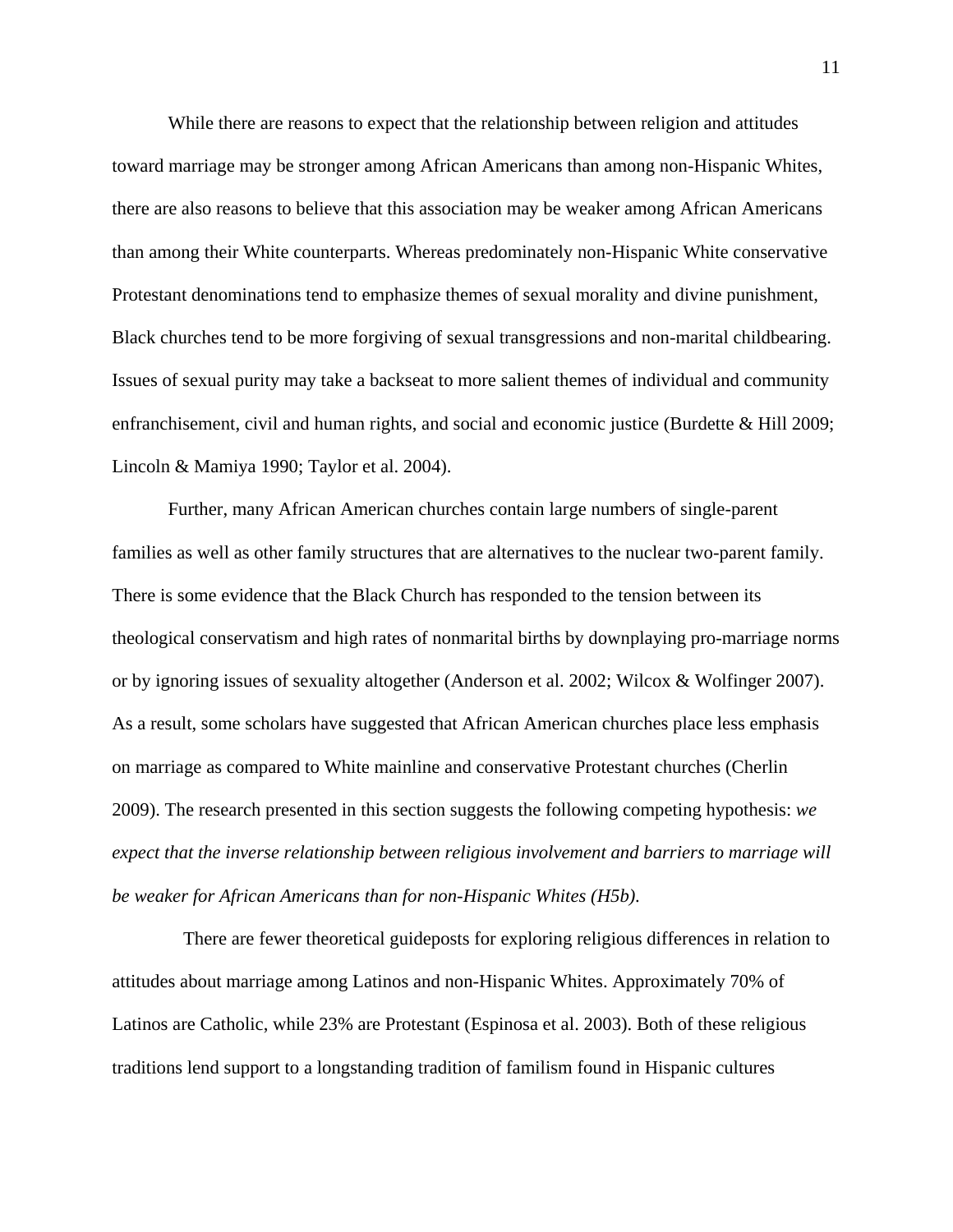(Wilcox & Wolfinger 2007). Familism centers on the creation and support of the nuclear family as well as valuing ties with extended family members. Familism denotes a collective orientation, rather than an individualistic orientation, toward family life (Oropesa & Landale 2004). Scholars have argued that the individualistic orientation toward marriage and family life found in the United States is a primary explanation for relatively high divorce rates found in this country (Cherlin 2009). Like many conservative religious traditions, familism socializes young women to value the role of wife and mother over other life goals (Landale & Oropesa 2007), which may explain evidence suggesting that Mexican Americans value marriage more highly than non-Latino Whites (Oropesa & Landale 2004). Based on the above arguments, *we expect that the inverse relationship between religious involvement and barriers to marriage will be stronger for Latinos than for non-Hispanic Whites (H6)*.

# **METHODS**

# *Data*

We test the above hypotheses using data from the National Survey of Religion and Family Life (NSRFL), a 2006 telephone survey of working-age adults (ages 18-59) in the continental United States conducted by SRBI, a New York-based survey firm. The NSRFL contains extensive data on the religious affiliation, beliefs, and practices of individual respondents, including detailed information on family and marital attitudes. On average, the survey took 30 minutes to complete. If respondents desired, the survey was conducted in Spanish.

# *Sampling Procedures*

 Households were selected to participate in the survey using random-digit dialing (RDD) techniques, and one respondent was chosen at random within each household. African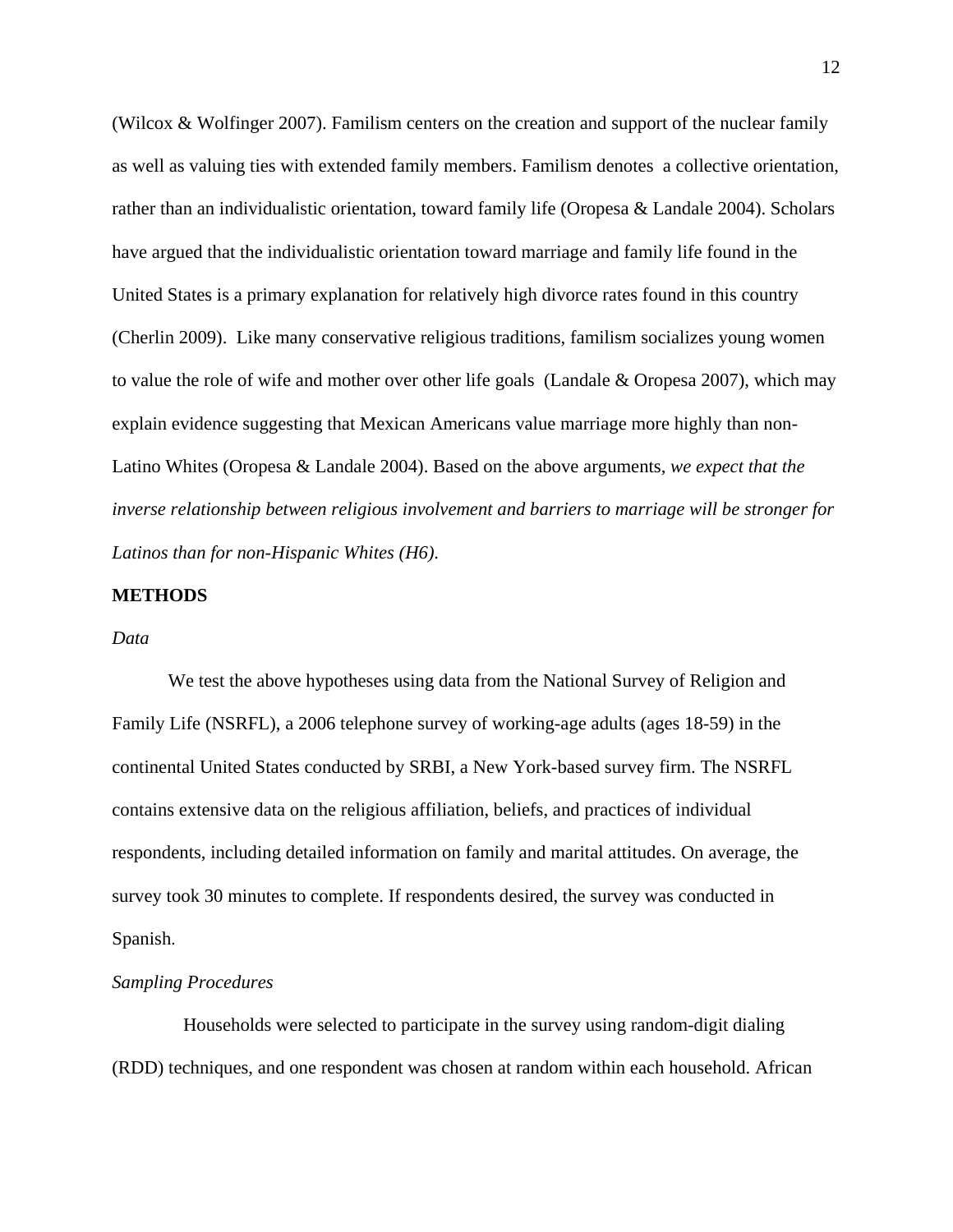Americans and Hispanics were oversampled by dialing within area codes containing at least 10% concentrations of these race/ethnic subgroups. Notification letters, refusal conversion letters, and non-contact letters were mailed to all sampled households for which addresses were available. The overall cooperation rate (i.e., the proportion of all cases interviewed of all eligible units ever contacted) was 54%, with higher cooperation rates in the race/ethnic oversamples. The response rate (i.e., the number of complete interviews with reporting units divided by the number of eligible reporting units in the sample) for the NSRFL was 36% (33% in the cross-sectional sample and 41% and 34% in the African American and Hispanic oversamples, respectively).

Although the response rate is low by traditional standards, it compares favorably with most recent national RDD-based studies (Council on Market and Opinion Research 2003). Moreover, studies show few differences between government surveys with high response rates (e.g., the Current Population Survey) and RDD-based surveys with lower response rates (Keeter et al. 2006; Pew Center for People and the Press 2004). As a document posted on the American Association of Public Opinion Research web site titled "Do Response Rates Matter?" points out, recent evidence indicates that the relationship between response rates and data quality is weak. According to that document, "studies that have compared survey estimates to benchmark data from the U. S. Census or very large governmental sample surveys have…questioned the positive association between response rates and quality…Results that show the least bias have turned out, in some cases, to come from surveys with less than optimal response rates…" (AAPOR, 2008). Much of the relevant evidence is in a special issue of the Public Opinion Quarterly devoted to survey nonresponse (Singer 2006).

 The full sample contains roughly equal numbers of African Americans, Hispanics, and non-Hispanic Whites. Because our analytic sample is limited to those who are currently single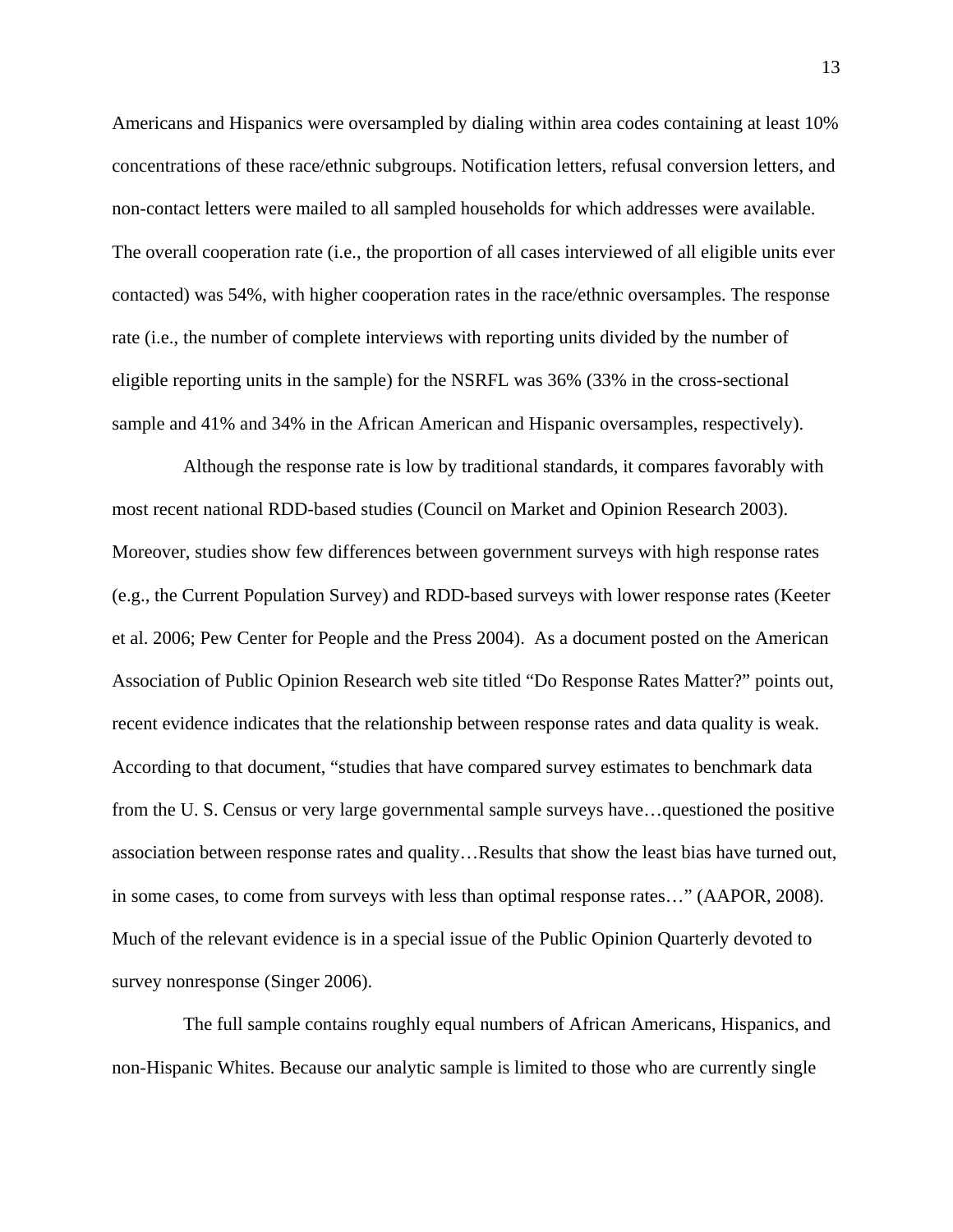and not in a relationship, it contains a larger percentage of African Americans (45%). Table 1 indicates that the majority of respondents in our subsample were women (71%), employed full time (50%), and had children (an average of 0.83 children). The average number of children was greater for African Americans and Hispanics than for non-Hispanic Whites. The average respondent was approximately 40 years of age, with at least some education beyond high school. Finally, racial/ethnic minorities tended to report lower levels of education and income than their non-Hispanic White counterparts.

#### *Measures*

#### Dependent Variable: Barriers to Marriage

*Reasons for non-marriage*, commonly referred to as" barriers to marriage," are measured via a mean index based on responses to four items. Respondents were instructed, "People do not marry for a variety of reasons. Please indicate if you agree or disagree with the following statements that explain why you are not married": 1) "My job or education comes before marriage at this time in my life."; 2) "Most of the single women/men I know are not responsible enough."; 3) "I am/most of the single men I know are not earning enough to get married."; 4) "Women/men cannot be trusted to be sexually faithful." Responses for all items range from (1) "strongly agree" to (4) "strongly disagree." Items were recoded to indicate a greater number of barriers to marriage.

## Independent Variables: Religious Involvement

 We measure several distinct aspects of religious involvement. First, we include a measure of organizational religious involvement, frequency of *church attendance*. Respondents were asked, "How often do you attend religious services?" Responses range from (0) "never" to (5) "more than once a week."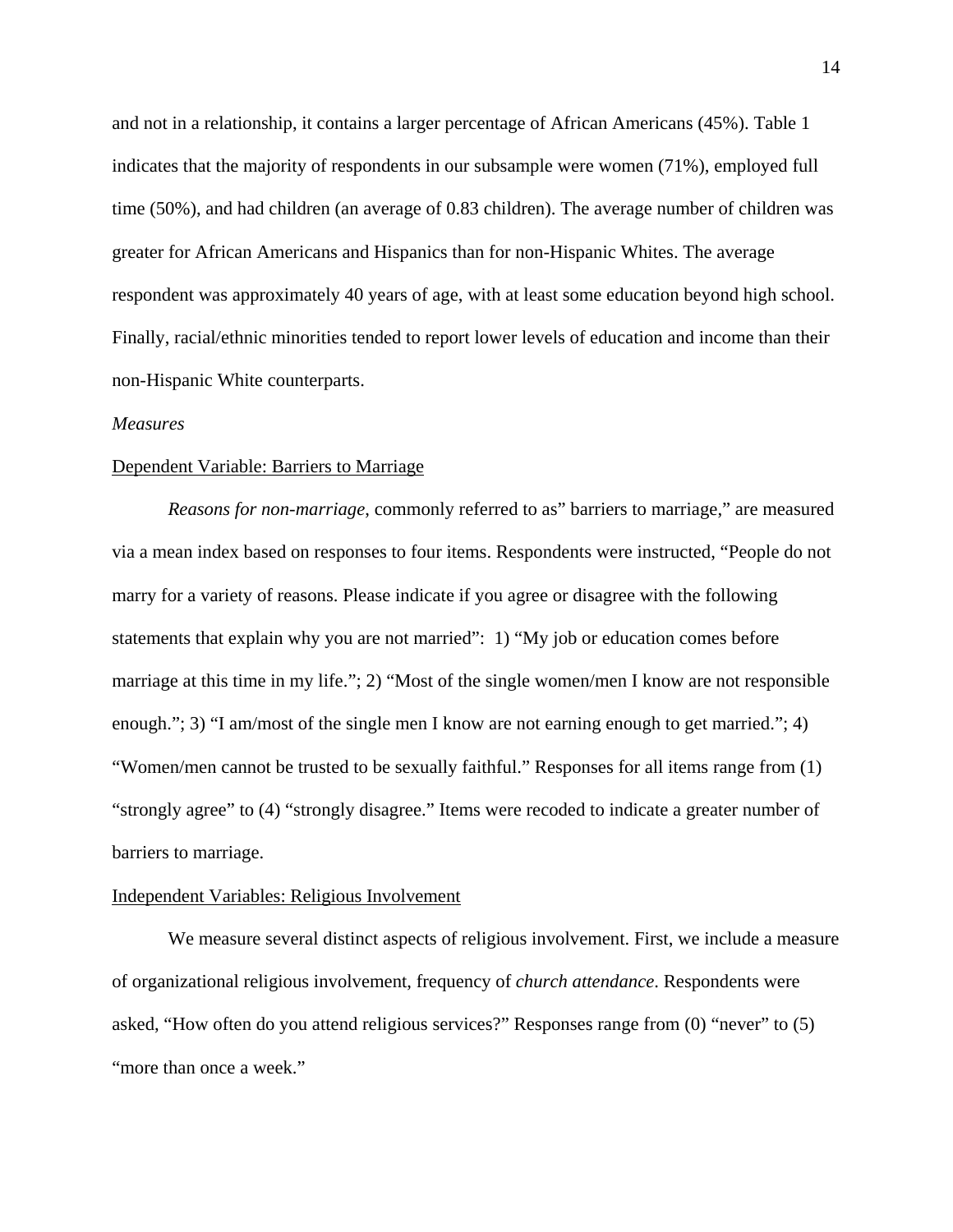*Subjective religiosity* is measured by asking respondents to what extent they consider themselves a religious person. Responses range from (1) "a great deal" to (4) "not at all." This item was recoded so that higher values indicate a greater degree of religiosity.

 Respondents were also asked how often they pray or meditate alone. Responses to this item range from (1) "more than once a day" to (8) "never." As with the above item, responses were recoded to indicate more frequent prayer.

 Finally, respondents were asked their level of (dis)agreement with the following statement: "The Bible is the literal Word of God and a true guide to faith and morality." This item was used to construct a dichotomous variable to indicate a belief in Biblical literalism. Those respondents who "agreed" or "strongly agreed" with the above statement were coded as holding a literalist interpretation of the Bible. Those disagreeing or strongly disagreeing with this statement served as the reference category for our analysis.

#### Socio-demographic Controls

Numerous socio-demographic characteristics have been identified as significant correlates of marital attitudes and behavior (Crissey 2005; Manning et al. 2007; Manning et al. 2010). Therefore, our analyses include controls for the following variables: race and/or ethnicity (1=*African American*, 1=*Hispanic*, 0=non-Hispanic White); gender (1=*male*, 0=female); employment status (1= *employed full-time*, 0=other work status); *age* (measured in single years); education (1= *less than high school*, 1*= some college*, 1=*college*, 1=*post-graduate*, 0= high school); household *income* (continuously imputed family income in \$10,000s), and *number of children* (actual number).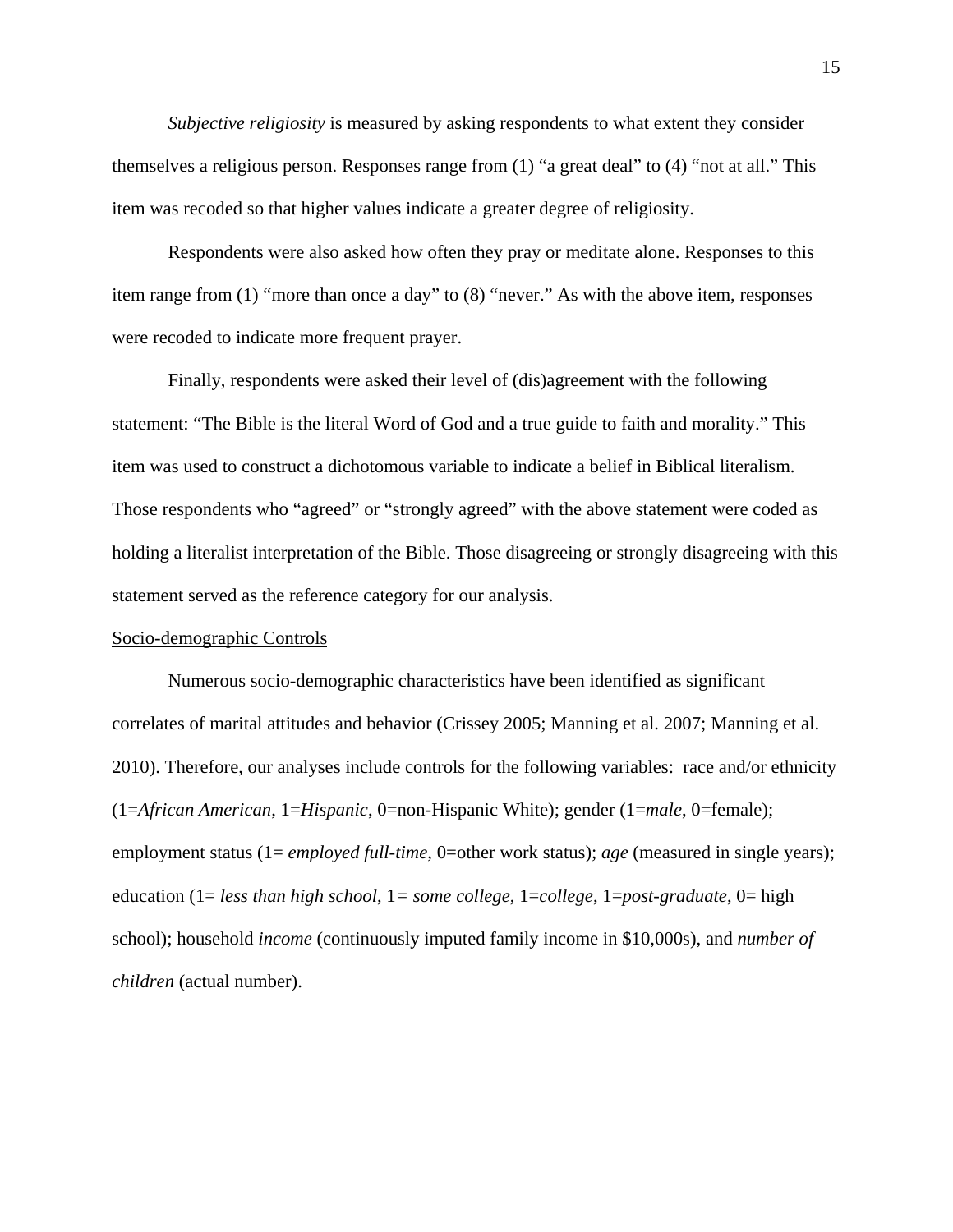# *Analytic Procedures*

 The analytic strategy for this study follows three steps. First, Table 1 provides descriptive statistics for all variables included in the study as well as comparisons by race/ethnicity (n=529). Second, Table 2 presents a series of Ordinary Least Squares (OLS) regression models estimating the net effects of religious variables and covariates on reasons for non-marriage. Models are organized as follows: Model 1 (the baseline model) includes nonreligious predictors, such as sociodemographic factors and other key variables. Model 2 adds frequency of church attendance. Model 3 replaces church attendance with our measure of subjective religiosity. Model 4 replaces subjective religiosity with frequency of prayer. Model 5 replaces frequency of prayer with our measure of Biblical literalism. Model 6, includes all four of our religion measures simultaneously. In the final stage of our analysis, we added crossproduct interaction terms to the full model to evaluate whether the impact of religious involvement on marital attitudes varies as a function of race/ethnicity. Of our measures of religion, only the effect of church attendance on barriers to marriage varied by racial and ethnic group. None of the other interaction terms for religious involvement and race/ethnicity reached statistical significance at the .05 level (results not shown but available upon request). The significant interaction term for church attendance is shown in Model 7 as well as displayed in Figure 1.

#### **RESULTS**

# *Unadjusted Means by Race/Ethnicity*

On average, NSRFL respondents reported a moderate number of barriers to marriage (2.54 on a 4-point scale); however, both African American and Hispanic respondents reported significantly more barriers to marriage than non-Hispanic Whites. African American respondents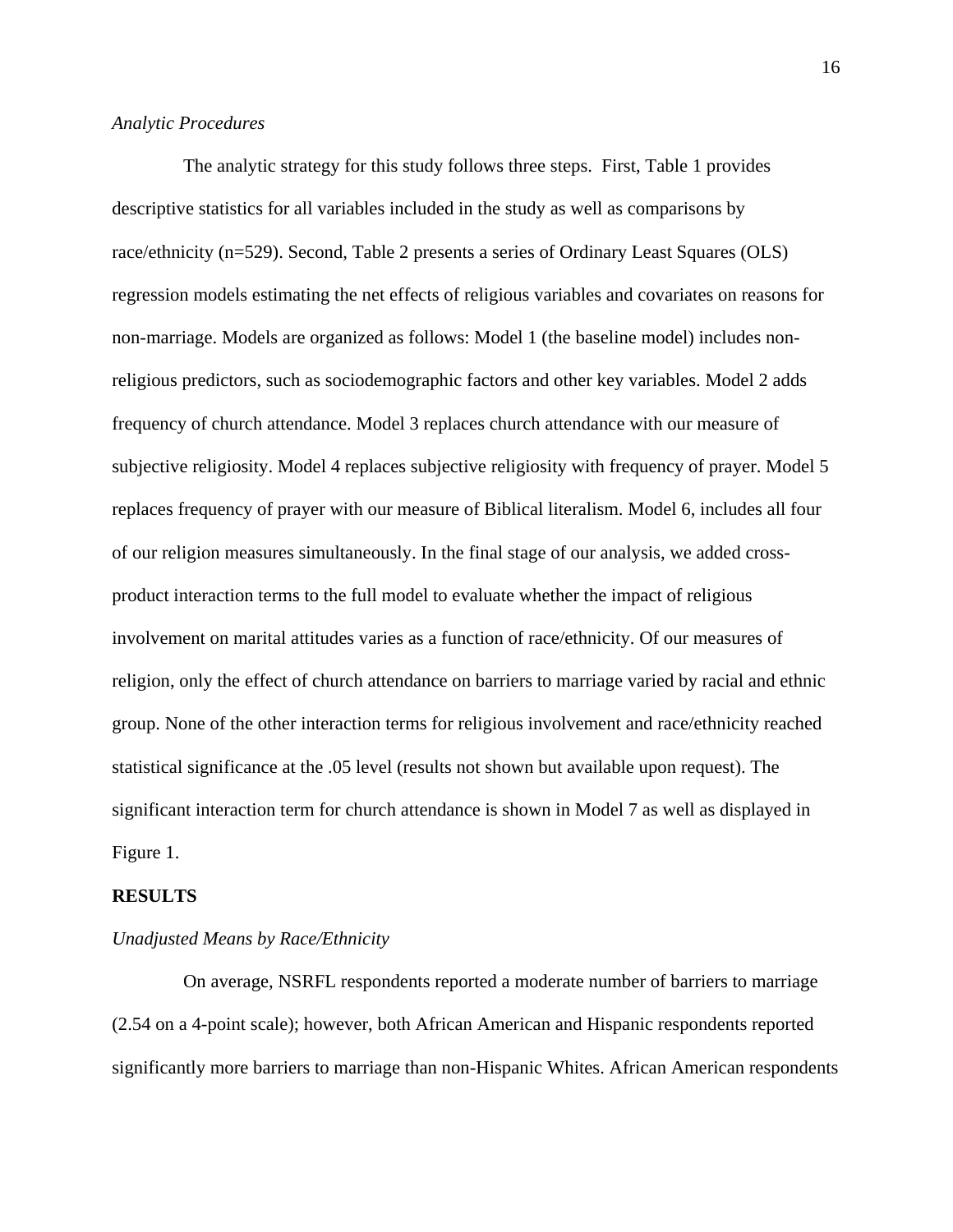reported significantly higher levels of church attendance in comparison to non-Hispanic White and Hispanic respondents. Similarly, African Americans reported higher levels of subjective religiosity and more frequent prayer than their Hispanic and non-Hispanic White counterparts. The overwhelming majority of both African American (90%) and Hispanic respondents (85%) reported believing that the Bible is the literal Word of God, a significantly higher percentage than their non-Hispanic White counterparts (63%).

# *Main Effects*

 The results of the OLS regression models are displayed in Table 2. Several notable patterns involving the relationship between religious involvement, race/ethnicity, and reasons for non-marriage emerged from this analysis. First, consistent with H1, frequency of church attendance is associated with a decrease in self-reported barriers to marriage ( $b=-0.05$ ,  $p < .05$ ), an effect that remains even in the final model with the inclusion of other measures of religious involvement. Second, contrary to H2-H4, our other three indicators of religious involvement (i.e., subjective religiosity, prayer, and Biblical literalism) appear to be unrelated to marriage barriers, as seen in Models 3-6. Finally, the inclusion of predictors of religious involvement does little to alter the relationship between race/ethnicity and reasons for non-marriage. Throughout our models, African Americans report more barriers to marriage than their non-Hispanic White counterparts, whereas Hispanic respondents are not significantly different from non-Hispanic White respondents.

#### *Interaction Effects*

 Model 7 shows the effect of church attendance on reasons for non-marriage as a function of race/ethnicity. The results of this interaction between frequency of church attendance and race/ethnicity are also displayed in Figure 1. As noted above, none of the other interaction terms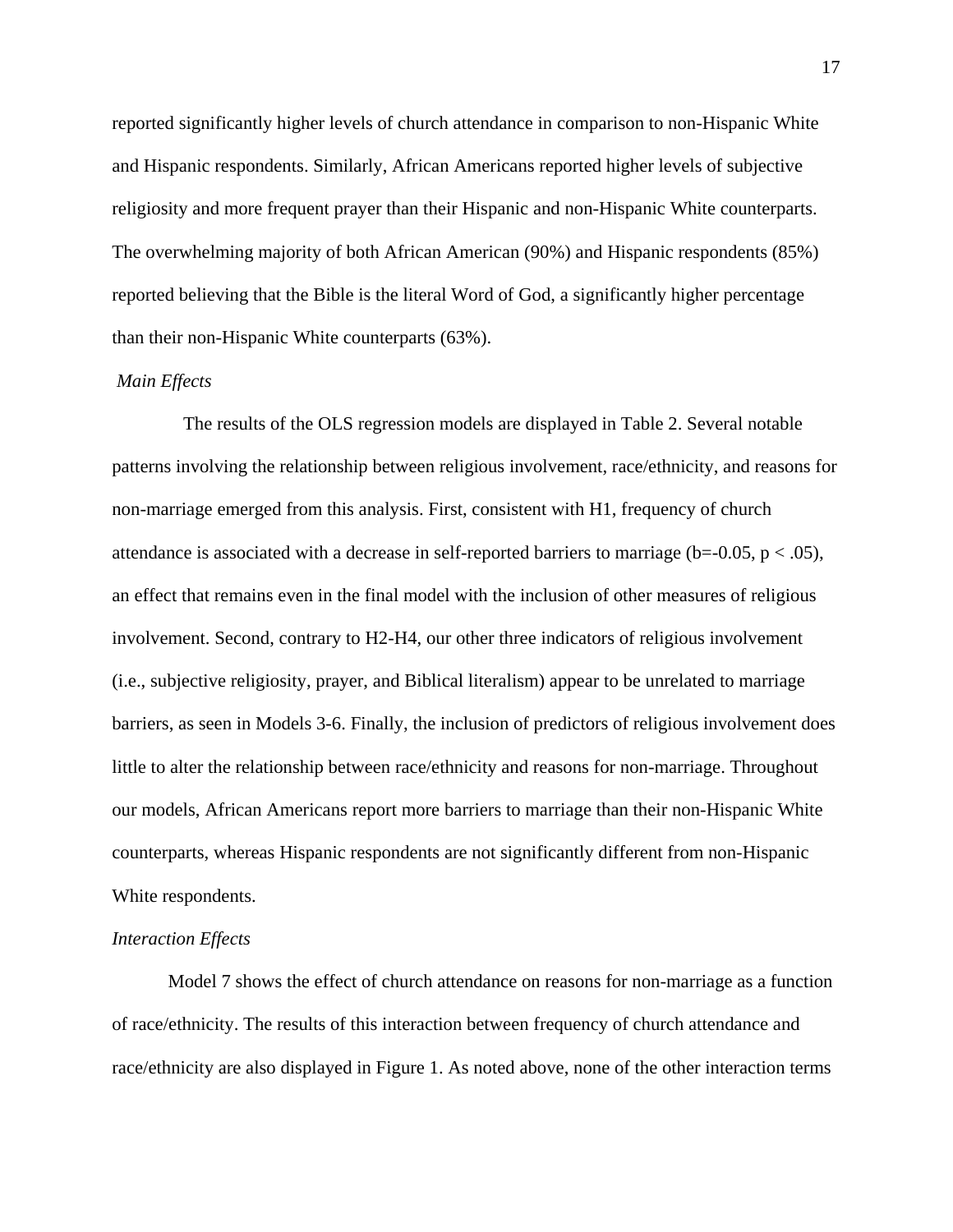for religious involvement and race/ethnicity reached statistical significance at the .05 level. While church attendance appears to reduce barriers to marriage for non-Hispanic Whites, this is not the case for African Americans or Latinos. Following the method described by Jaccard and Turrisi (2003), we tested whether the partial slope for each racial/ethnic group was statistically different from zero. This analysis revealed nonsignificant partial slopes for African Americans (t  $=$  0.374, p > 0.05) and Latinos (t= -0.702, p > 0.05). The above findings lend partial support to H5b, but are contrary to H5a and H6.

#### *Ancillary Analyses*

 In addition to examining the relationship between religious involvement and our index of barriers to marriage, we examined the association between measures of religion and each of the four items making up the index (results not shown but available upon request). Because the individual items have four response categories, we employed ordered logistic regression. The results for the individual marriage items were generally similar to those for the index, with a few notable exceptions. First, as with the index, church attendance was associated with a decrease in the odds of: a) financial concerns, b) concerns about sexual fidelity, and c) concerns about responsibility; however, church attendance was unrelated to concerns about school/career. Second, the other measures of religious involvement were unrelated to the individual barriers to marriage items, with the exception of the relationship between frequency of prayer and concerns about infidelity. Each unit increase in prayer is associated with roughly a 10% decrease in concerns about sexual fidelity. Finally, the interaction between church attendance and race/ethnicity was strongest for financial concerns, although it was marginally significant for concerns about responsibility as well. The interaction between church attendance and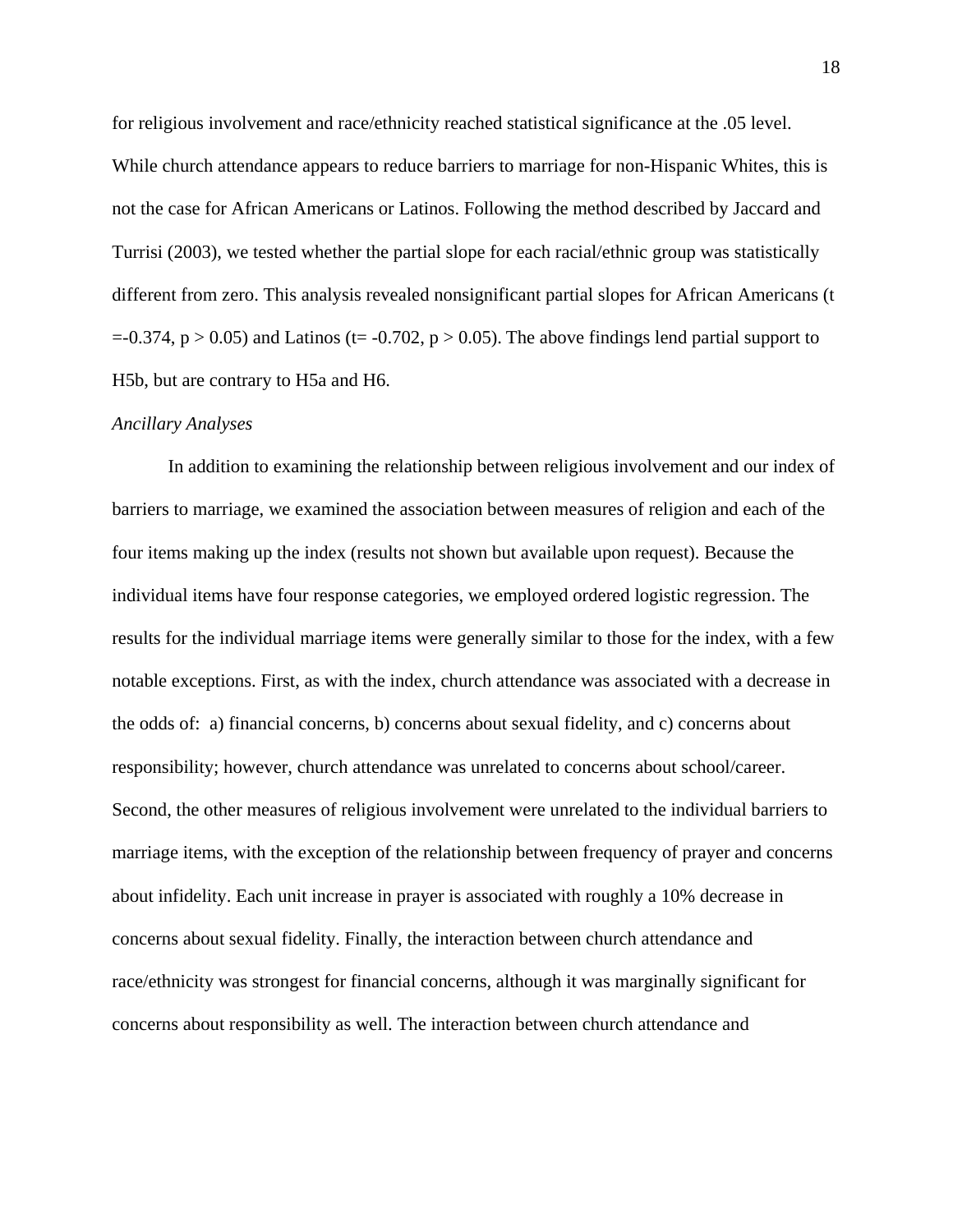race/ethnicity was not significant for the items tapping concerns about sexual fidelity or school/career.

# **DISCUSSION**

Scholars and policy makers alike have expressed concern over the current state of marriage in the U.S., particularly the increase in nonmarital births and the decrease in marital unions among economically disadvantaged and racial/ethnic minority populations. To this end, millions of dollars in federal funding have been allocated to marriage promotion. Despite recent research noting the influence of religious involvement on a variety of family outcomes, including intimate relationships, little attention has been given to the role of religion in shaping attitudes toward marriage among single adults. Similarly, few scholars have explored racial/ethnic variations in the influence of religious involvement on reasons for non-marriage. This omission is striking given what some have noted as an interesting paradox: religious involvement tends to be higher for African Americans, yet marital expectations, quality, and stability tend to be lower for this group than for non-Hispanic Whites (Ellison et al. 2010; Wilcox & Wolfinger 2007). We have explored the relationship between religion, race/ethnicity, and barriers to marriage using data from a nationwide sample of working-age adults (18-59) that includes oversamples of African Americans and Latino Americans.

 Several patterns are particularly notable. Consistent with a number of studies noting the influence of church attendance on marital and other forms of intimate relationships (Brown et al. 2008; Ellison et al. 2010; Vaaler et al. 2009; Wilcox & Wolfinger 2007), more frequent service attendance is associated with a reduction in barriers to marriage. The impact of church attendance is consistent throughout our models, net of controls for a number of sociodemographic and religious characteristics. Contrary to expectations, our other predictors of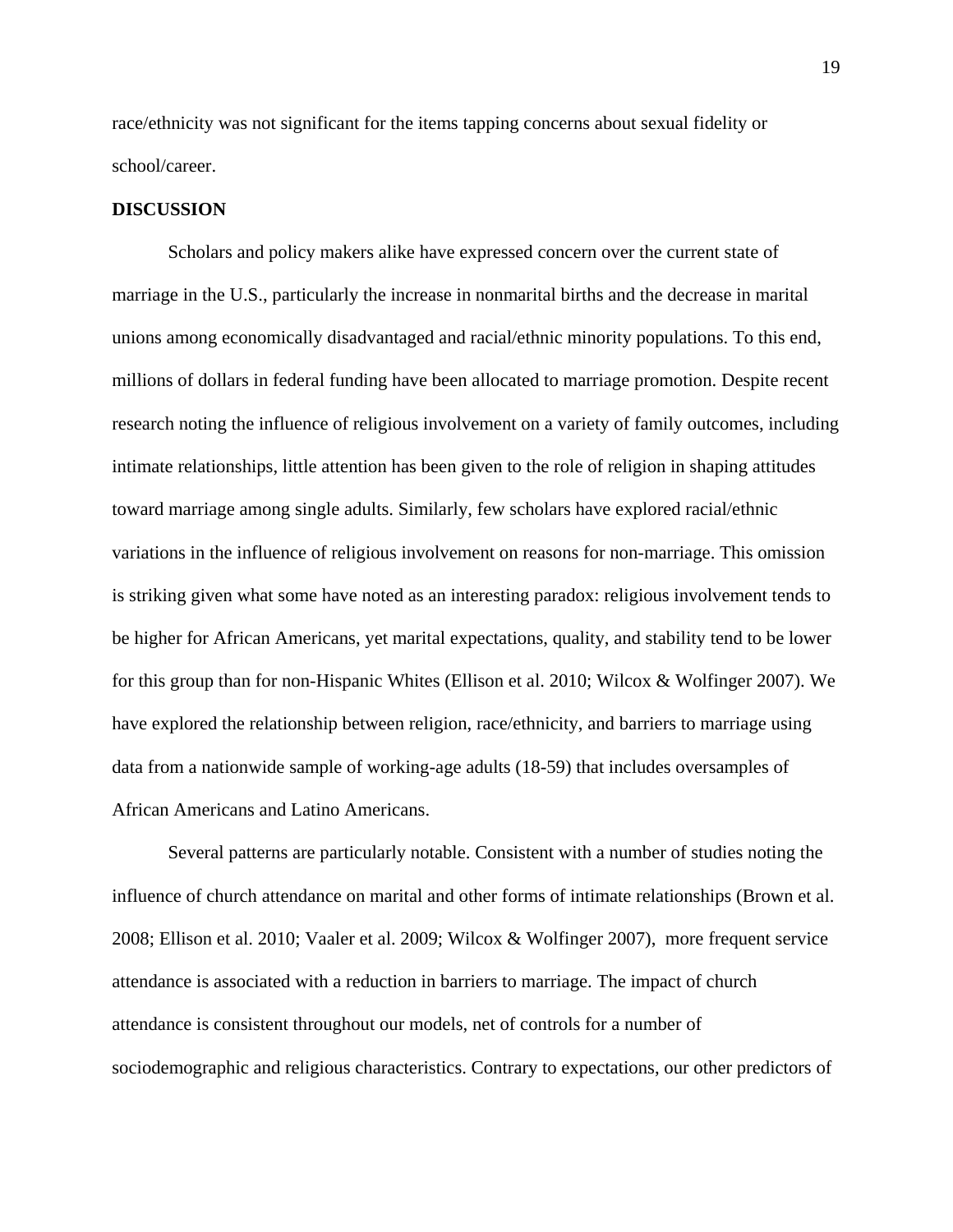religious involvement were unrelated to reasons for non-marriage (with the exception of the association between frequency of prayer and concerns about sexual fidelity). This finding suggests that organized religious involvement plays a more influential role in shaping marital attitudes than private religious beliefs and practices. Embeddedness within religious communities likely prioritizes marriage over other life goals (i.e., financial success) as well as reducing concerns about the opposite sex, through formal and informal social interactions. Future research in this area should seek a more complete understanding of how this process occurs, perhaps through contextual analysis of sermons and qualitative interviews with churchgoers.

 Although church attendance appears to influence the marital attitudes of single non-Hispanic Whites, this does not appear to be the case for African American or Latino respondents, with the exception of reducing concerns about infidelity. Scholars have suggested that African American churches place less emphasis on marriage than do predominately White mainline and conservative Protestant churches for two reasons. First, Black religious traditions have historically defined their mission as transforming the social lives of African Americans as a group through political action and civic projects (Lincoln & Mamiya 1990; Taylor et al. 2004). As a result, marriage-centered messages may take a backseat to issues of social justice, community enfranchisement, and civil rights. Second, some clergy may be apprehensive about delivering a pro-marriage message due to fears of alienating members of the community who have experienced a nonmarital birth. Indeed, some evidence suggests that African American churches manifest a "conspiracy of silence" around issues like cohabitation and nonmarital childbearing (Franklin 2004; Rubin & Billingsley 1994).

 Reasons why church attendance does not appear to impact marital attitudes among Latino respondents are less apparent. It may be that religious involvement does little to enhance the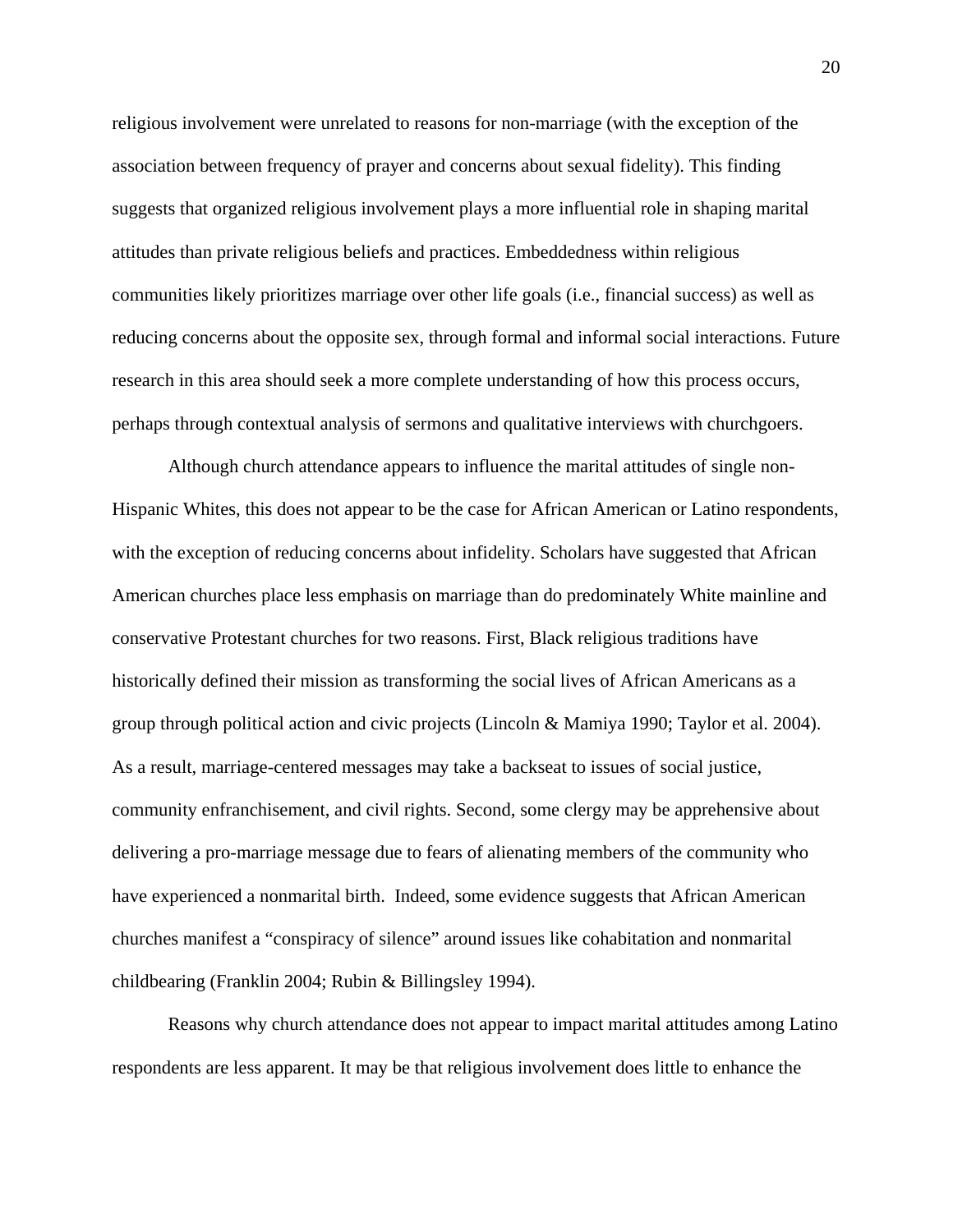already strong pro-marriage sentiment among this ethnic group. Numerous scholars have noted that Hispanics generally have a more familistic cultural orientation than Anglos, which emphasizes that importance of traditional family roles, especially for women (Landale & Oropesa 2007; Oropesa & Landale 2004). Further, our single Latino subsample may be particularly susceptible to selection effects, due to the fact that Hispanics tend to marry at younger ages than both African Americans and non-Hispanic Whites (Oropesa & Landale 2004). Therefore, those Latino respondents with high or normative levels of marital intensions are likely selected out of our subsample.

 It is notable that both prayer and church attendance appear to reduce concerns about sexual fidelity consistently across racial and ethnic groups. This finding is complimentary with recent work noting the association between religious involvement and reduced odds of cheating among U.S. adults (Atkins & Kessel 2008; Burdette et al. 2007). Our findings regarding concerns about sexual fidelity suggest that while African American churches may not push a promarriage agenda to the degree that predominately White churches do, they may expose members to role models of "healthy" marriages. Interactions with happily married adults may reduce distrust of the opposite sex, including concerns about infidelity. Prayer may reinforce one's religious commitment and increase the desire to marry.

 Our findings could be clarified and expanded by future research. The relationship between frequency of church attendance and marital attitudes is likely explained by more proximal indicators of marital attitudes including: a) traditional orientations towards marriage and childbearing, b) contact with married couples within the church who may act as role models, or c) pro-marriage dating networks. Future research should specify the mechanisms that explain the relationship between religious service attendance and barriers to marriage. Similarly, scholars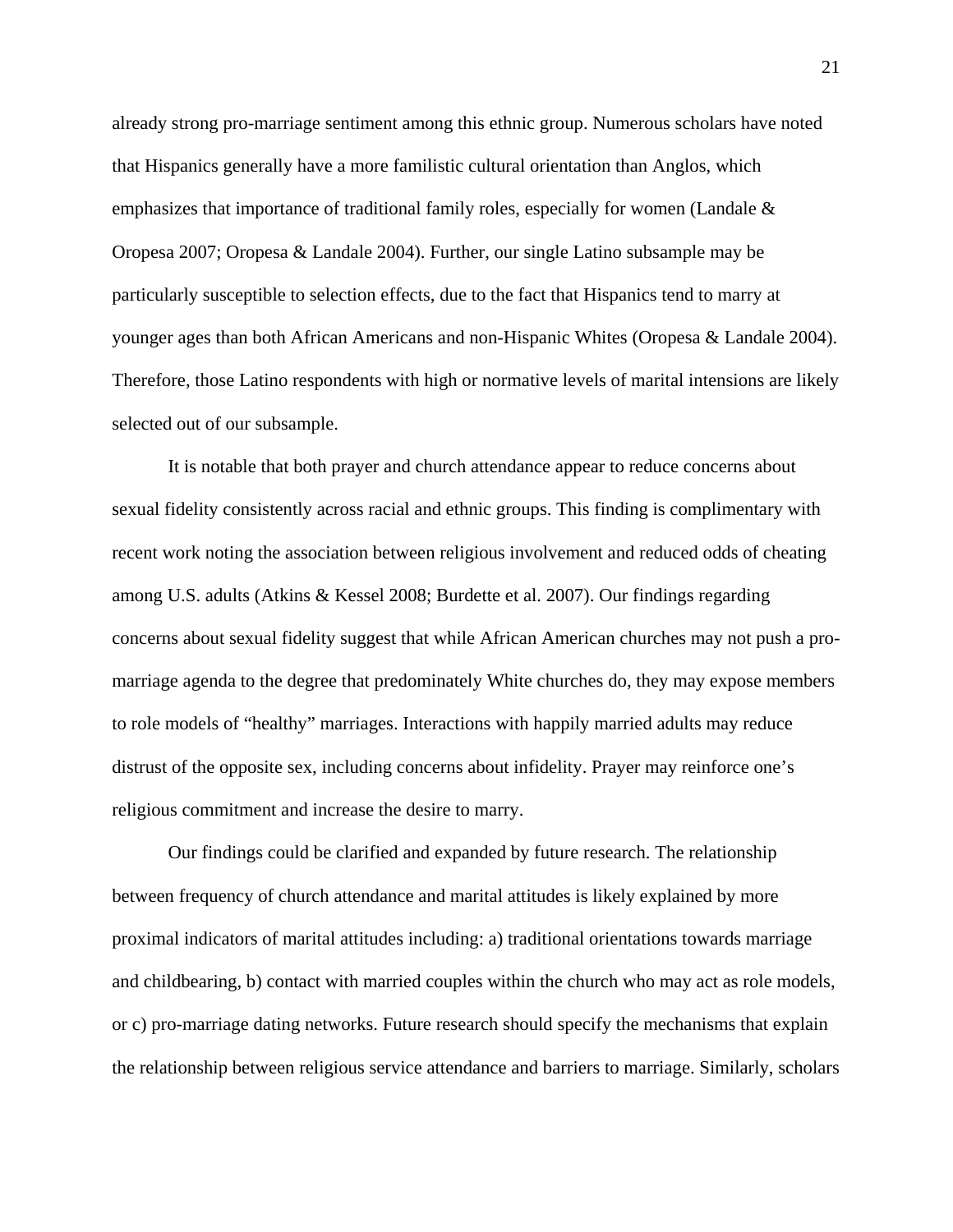should further explore racial/ethnic variations in the relationship between religious involvement and barriers to marriage. Although we have speculated why these variations may exist, future scholarship should provide more empirical explanations for these differences.

 Several limitations of this study should be acknowledged. First, the data used in this study are cross-sectional, which precludes the establishment of causal order among our variables. Although theoretical reasons suggest that religion impacts attitudes toward marriage, reciprocal effects may exist. For example, those with pro-marriage inclinations may be particularly likely to be involved in religious groups in hopes of meeting a future spouse. Second, as noted above, our study is likely subject to selection effects. Those with few barriers to marriage may be selected out of the current subsample of single adults. Finally, as other scholars have noted (Vaaler et al. 2009; Wilcox 2002), religious involvement may be part of a broader complex of conventional behaviors, which likely includes traditional attitudes toward family formation. Therefore, our models may also suffer from omitted variable bias given that we include no indicators of risk aversion or similar concepts.

 Despite these limitations, our study has made an original contribution to the research by examining the connections between religious involvement, race/ethnicity, and reasons for nonmarriage. Our results suggest that organizational religious involvement plays a particularly important role in reducing barriers to marriage, at least among non-Hispanic Whites. Further investigation along the lines sketched above is needed to clarify the processes by which religion influences attitudes toward marriage among single adults.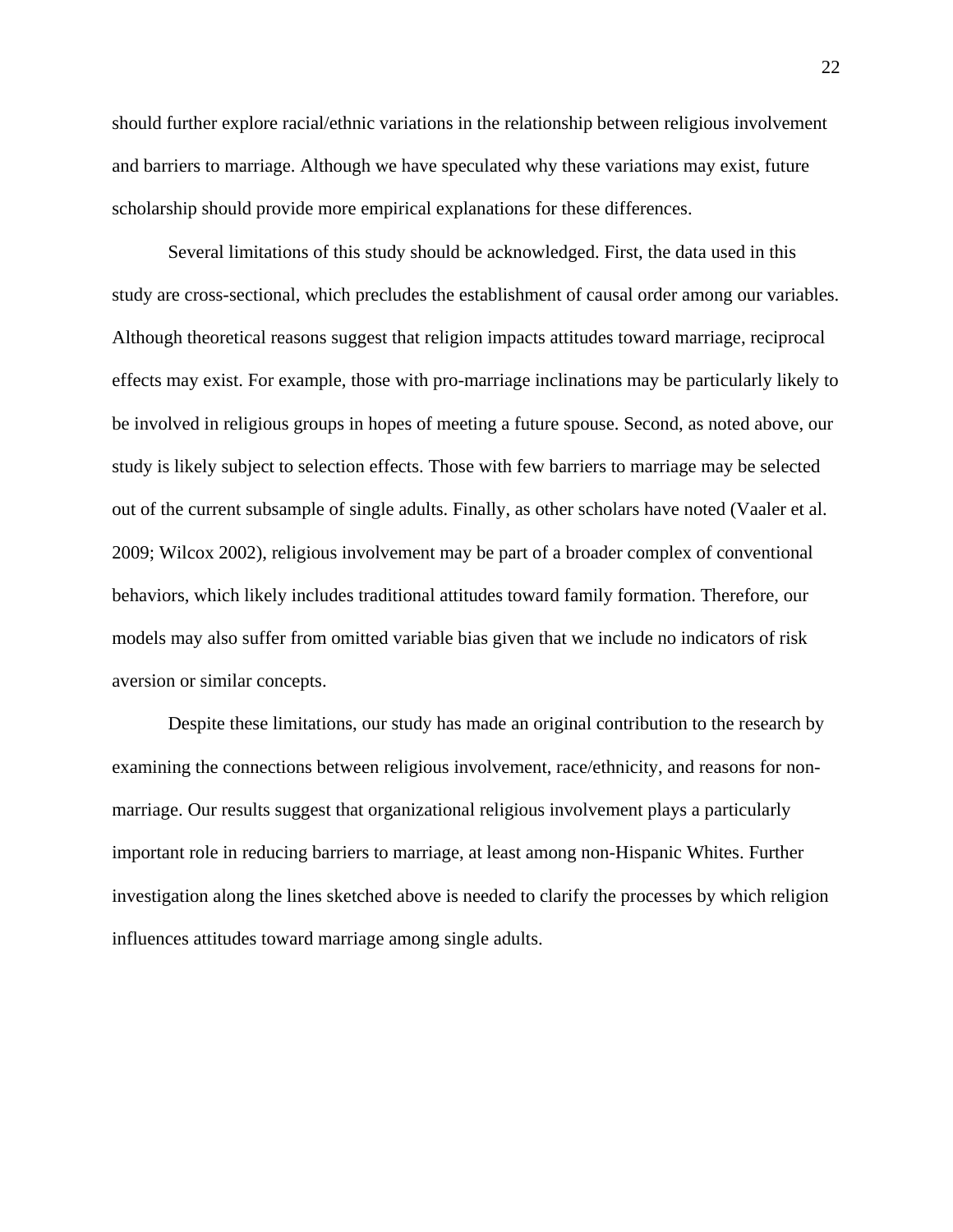# **REFERENCES**

American Association for Public Opinion Research. 2008. "Do Response Rates Matter?" http://www.aapor.org

Anderson, Elijah. 1999. *Code of the Street*. New York: Norton.

- Anderson, Katherine, Don S. Browning, and Brian Boyer. 2002. *Marriage: Just a Piece of Paper?* Grand Rapids, MI: Eerdmans.
- Atkins, David C., and Deborah E. Kessel. 2008. "Religiousness and Infidelity: Attendance, But Not Faith and Prayer, Predict Marital Fidelity." *Journal of Marriage & Family* 70: 407- 418.
- Bennett, Neil G. , David E. Bloom, and Patrica H. Craig. 1989. "The Divergence of Black and White Marriage Patterns." *American Journal of Sociology* 95:692-722.
- Brown, Edna, Terri L. Orbuch, and Jose A. Bauermeister. 2008. "Religiosity and Marital Stability among Black American and White American Couples." *Family Relations* 57:186-197.
- Burdette, Amy M., Christopher G. Ellison, Darren E. Sherkat, and Kurt A. Gore. 2007. "Are There Religious Variations in Marital Infidelity?" *Journal of Family Issues* 28:1553- 1581.
- Burdette, Amy M., and Terrence D. Hill. 2009. "Religious Involvement and Transitions into Adolescent Sexual Activities." *Sociology of Religion* 70: 28-48.
- Call, Vaughn R. A., and Tim B. Heaton. 1997. "Religious Influence on Marital Stability." *Journal for the Scientific Study of Religion* 36: 382-392.
- Cherlin, Andrew J. 2004. "The Deinstitionalization of American Marriage." *Journal of Marriage & Family* 66:848-861.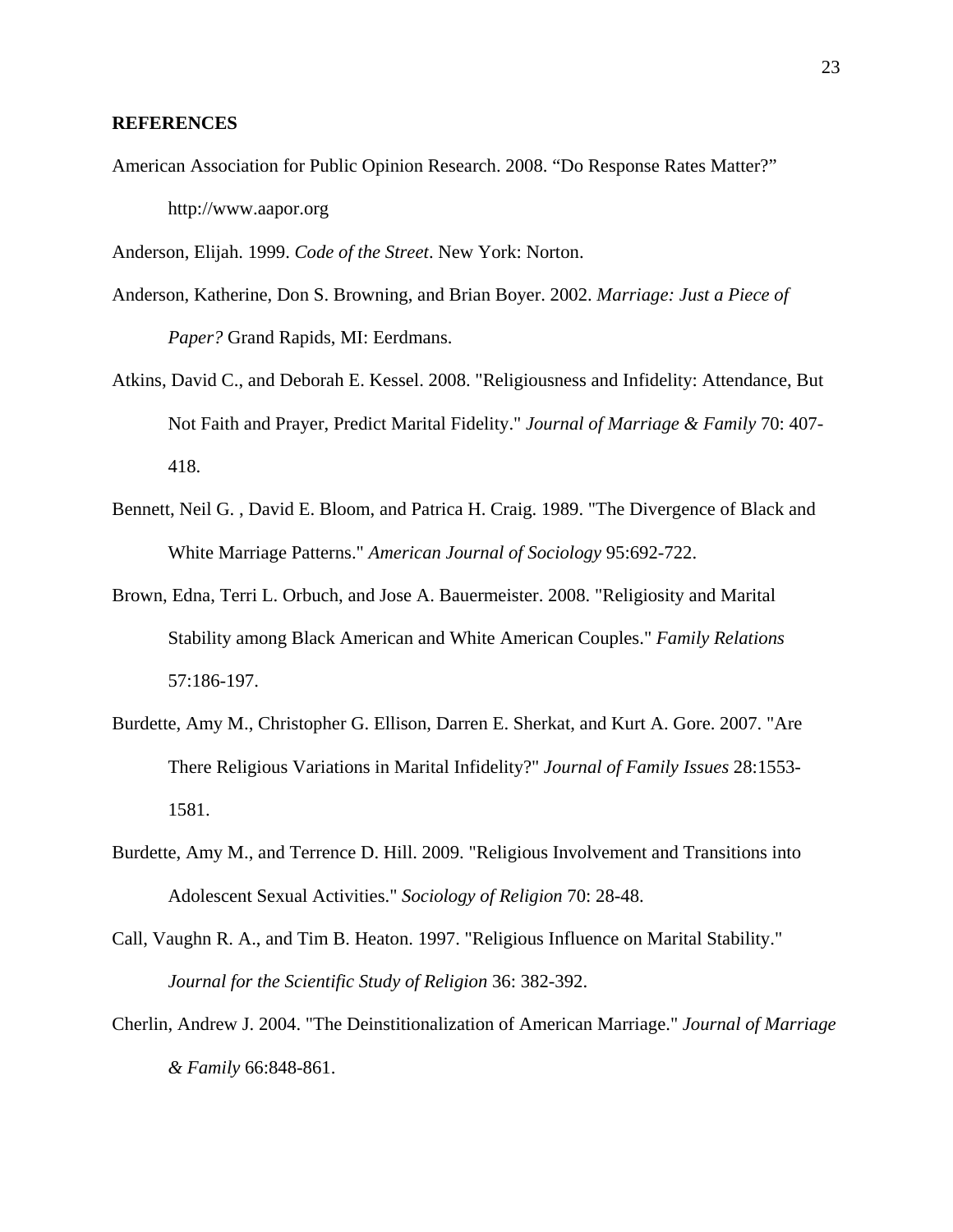- —. 2009. *The Marriage-Go-Round: The State of Marriage and the Family in America Today*. New York: Random House, Inc.
- Council on Market and Opinion Research. 2003. *Tracking Response, Cooperation, and Refusal Rates for the Industry: 2003 Results*. Wethersfield, CT: Council on Market and Opinion Research.
- Crissey, Sarah R. 2005. "Race/Ethnic Differences in the Marital Expectations of Adolescents: The Role of Romantic Relationships." *Journal of Marriage & Family* 67: 697-709.
- Department of Health and Human Services. 2009. *The Healthy Marriage Intiative*. Washington, DC: Administration for Children and Families.
- Edin, Kathryn, and Maria Kefalas. 2005. *Promises I Can Keep: Why Poor Women Put Motherhood Before Marriage*. Berkley: University of California Press.
- Edin, Kathryn, and Joanna M. Reed. 2005. "Why Don't They Just Get Married? Barriers to Marriage among the Disadvantaged." *Future of Children* 15: 117-137.
- Ellison, Christopher G. 1993. "Religious Involvement and Self-Perception among Black Americans." *Social Forces* 71:1027-1055.
- Ellison, Christopher G., John P. Bartkowski, and Kristin L. Anderson. 1999. "Are There Religious Variations in Domestic Violence?" *Journal of Family Issues* 20: 87-113.
- Ellison, Christopher G., Amy M. Burdette, and W. Bradford Wilcox. 2010. "The Couple That Prays Together: Race and Ethnicity, Religion, and Relationship Quality Among Working-Age Adults." *Journal of Marriage & Family* 72: 963-975.
- Ellison, Christopher G., Amy M. Burdette, and Norval D. Glenn. forthcoming. "Praying for Mr. Right? Religion, Family Background, and Marital Expectations among College " *Journal of Family Issues*.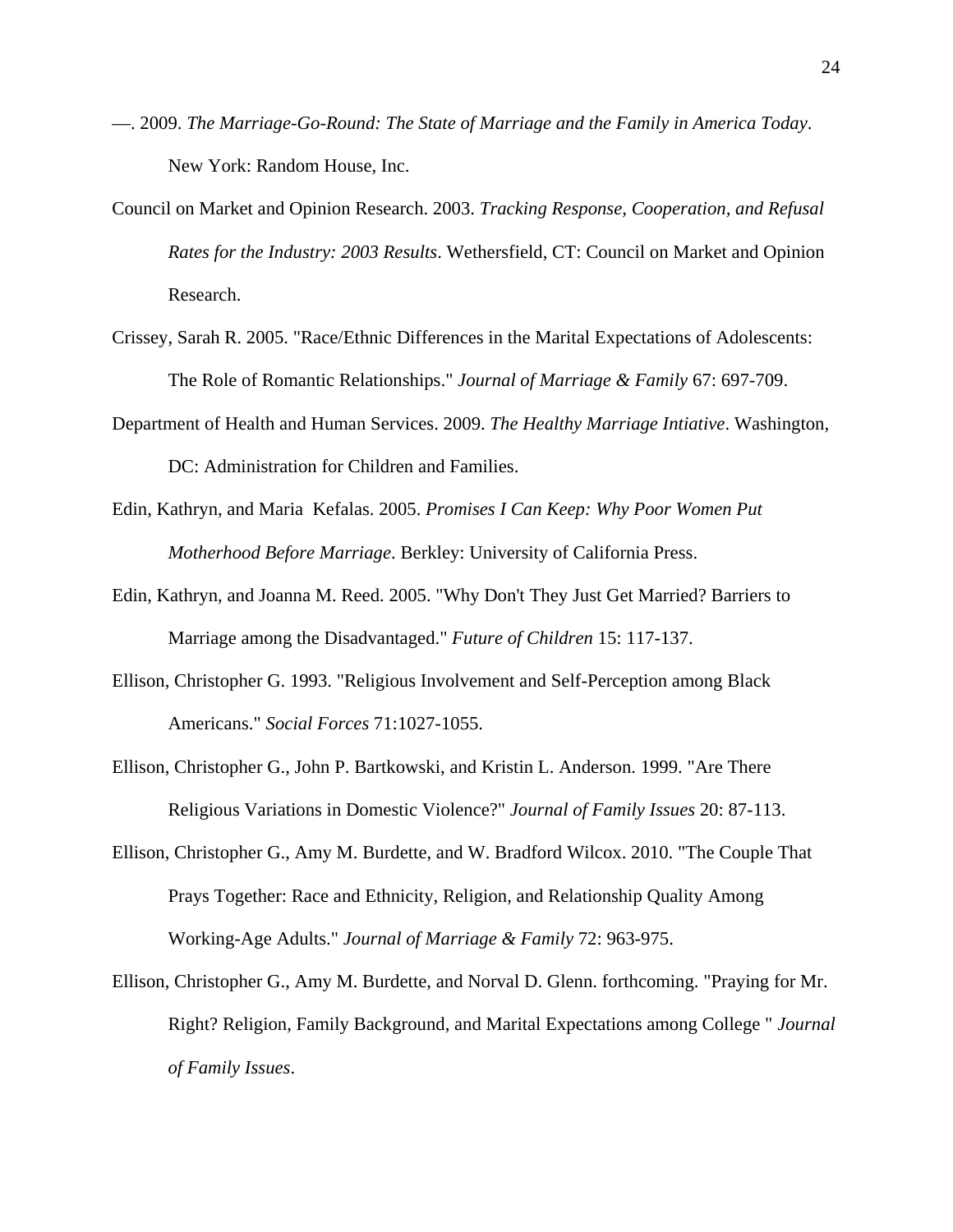- Emerson, Michael O., and Christian Smith. 2000. *Divided By Faith: Evangelical Religion and the Problem of Race in America*. New York: Oxford University Press.
- Espinosa, Gaston, Virgilio Elizondo, and Jesse Miranda. 2003. *Hispanic Churches in American Public Life: Summary of Findings*. South Bend, IN: University of Notre Dame Institute for Latino Studies.
- Franklin, Robert M. 2004. *Healthy Marriages in Low-Income African American Communities*. Baltimore, MD: Annie E. Casey Foundation.
- Hertel, Bradley R., and Michael Hughes. 1987. "Religious Affiliation, Attendance, and Support for "Pro-Family" Issues in the United States." *Social Forces* 37:59-70.
- Idler, Ellen L., Marc A. Musick, Christopher G. Ellison, Linda K. George, Neal Krause, Marcia G. Ory, Kenneth I. Pargament, Lynda H. Powell, Lynn G. Underwood, and David R. Williams. 2003. "Measuring Multiple Dimensions of Religion and Spirituality for Health Research." *Research on Aging* 25: 327-365.
- Jaccard, James and Robert Turrisi. 2003. *Interaction Effects in Multiple Regression*. Thousand Oaks ,CA: Sage Publications
- Keeter, Scott, Carolyn Miller, Andrew Kohut, Robert M. Groves, and Stanley Presser. 2006. "Consequences of Nonresponse in a National Telephone Survey." *Public Opinion Quarterly* 64:125-148.
- Landale, Nancy S., and R. S. Oropesa. 2007. "Hispanic Families: Stability and Change." *Annual Review of Sociology* 33: 381-405.
- Levin, Jeffrey S., and Robert J. Taylor. 1997. "Age Differences in Patterns and Correlates of the Frequency of Prayer." *The Gerontologist* 37:75-88.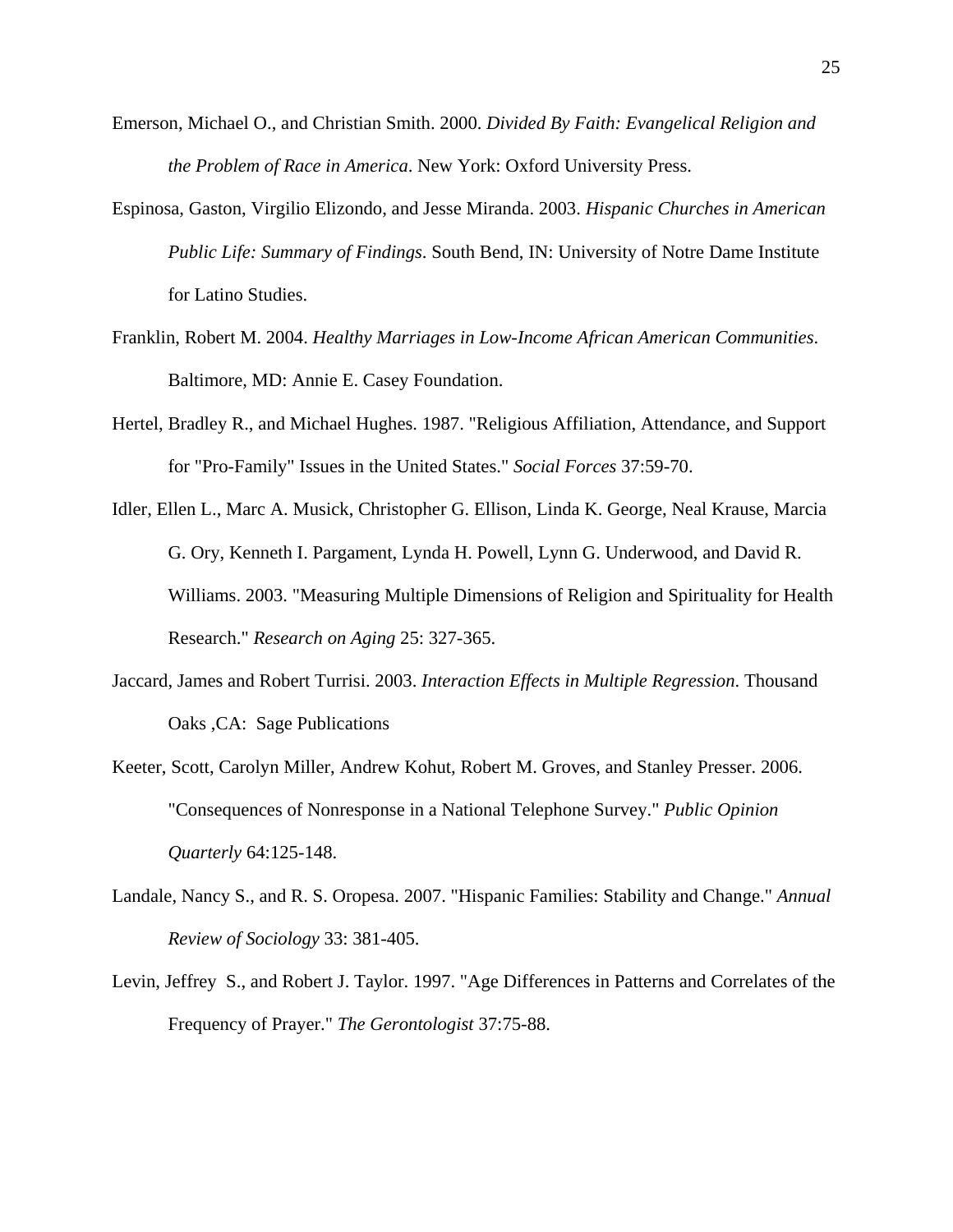- Levin, Jeffrey S., Robert J. Taylor, and Linda Chatters. 1995. "A Multidimensional Measure of Religious Involvement for African Americans." *Sociological Quarterly* 36:157-173.
- Lichter, Daniel T., Christine D. Batson, and J. Brian Brown. 2004. "Welfare Reform and Marriage Promotion: The Marital Expectations and Desires of Single and Cohabiting Mothers." *Social Service Review* 78: 2-25.
- Lichter, Daniel T., George Kephart, Diane K. McLaughlin, and David J. Landry. 1992. "Race and the Retreat from Marriage: A Shortage of Marriageable Men?" *American Sociological Review* 57: 781-799.
- Lincoln, Eric C., and Lawrence Mamiya. 1990. *The Black Church in the African American Experience.* Durham, NC: Duke University Press.
- Mahoney, Annette. 2010. "Religion in Families, 1999–2009: A Relational Spirituality Framework." *Journal of Marriage & Family* 72: 805-827.
- Mahoney, Annette, Kenneth I. Pargament, Nalini Tarakeshwar, and Aaron B. Swank. 2001. "Religion in the Home in the 1980s and 1990s: A Meta-Analytic Review and Conceptual Analysis of Links between Religion, Marriage, and Parenting." *Journal of Family Psychology* 15: 559-596.
- Manning, Wendy D., Monica A. Longmore, and Peggy C. Giordano. 2007. "The Changing Institution of Marriage: Adolescents' Expectations to Cohabit and to Marry." *Journal of Marriage & Family* 69: 559-575.
- Manning, Wendy D., Deanna Trella, Heidi Lyons, and Nola Cora Du Toit. 2010. "Marriageable Women: A Focus on Participants in a Community Healthy Marriage Program." *Family Relations* 59: 87-102.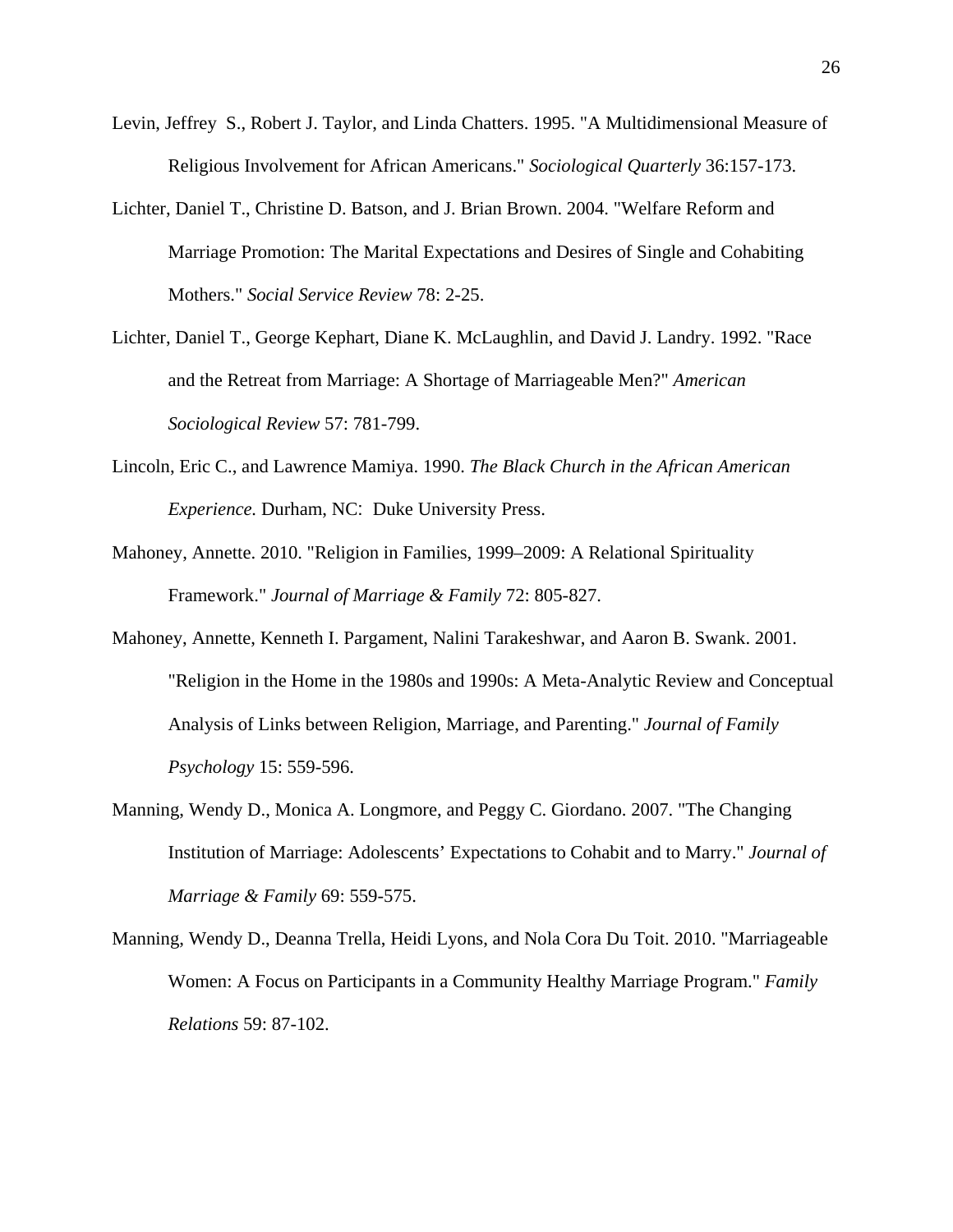- Oropesa, R. S., and Nancy S. Landale. 2004. "The Future of Marriage and Hispanics." *Journal of Marriage & Family* 66: 901-920.
- Pew Center for People and the Press. 2004. *Polls Face Growing Resistance But Still Representative*. Pew Research Center for People and the Press. Retrived 2/11/04 (http://people-press.org/resports/pdf/211.pdf).
- Pollner, Melvin. 1989. "Divine Relations, Social Relations, and Well-Being." *Journal of Health & Social Behavior* 30:92-104.
- Regnerus, Mark D., and Amy Burdette. 2006. "Religious Change and Adolescent Family Dynamics." *Sociological Quarterly* 47: 175-194.
- Rohrbaugh, John, and Richard Jessor. 1975. "Religiosity in Youth: A Personal Control Against Deviant Behavior." *Journal of Personality* 43:136-155.
- Roof, Wade Clark, and William McKinney. 1987. *American Mainline Religion*. New Brunswick, NJ : Rutgers University Press.
- Rubin, Roger H., and Andrew Billingsley. 1994. "The Black Church and Adolescent Sexuality." *National Journal of Sociology* 8:131-148.
- Sherkat, Darren E., and Christopher G. Ellison. 1997. "The Cognitive Structure of a Moral Crusade: Conservative Protestantism and Opposition to Pornography." *Social Forces* 75:957-980.
- Sherkat, Darren E., and John Wilson. 1995. "Preferences, Constraints, and Choices in Religious Markets: An Examination of Religious Switching and Apostasy." *Social Forces* 73:993- 1026.
- Singer, Eleanor, (Ed.). 2006. Special Issue on Nonresponse Bias in Household Surveys. *Public Opinion Quarterly* 70: 639-810.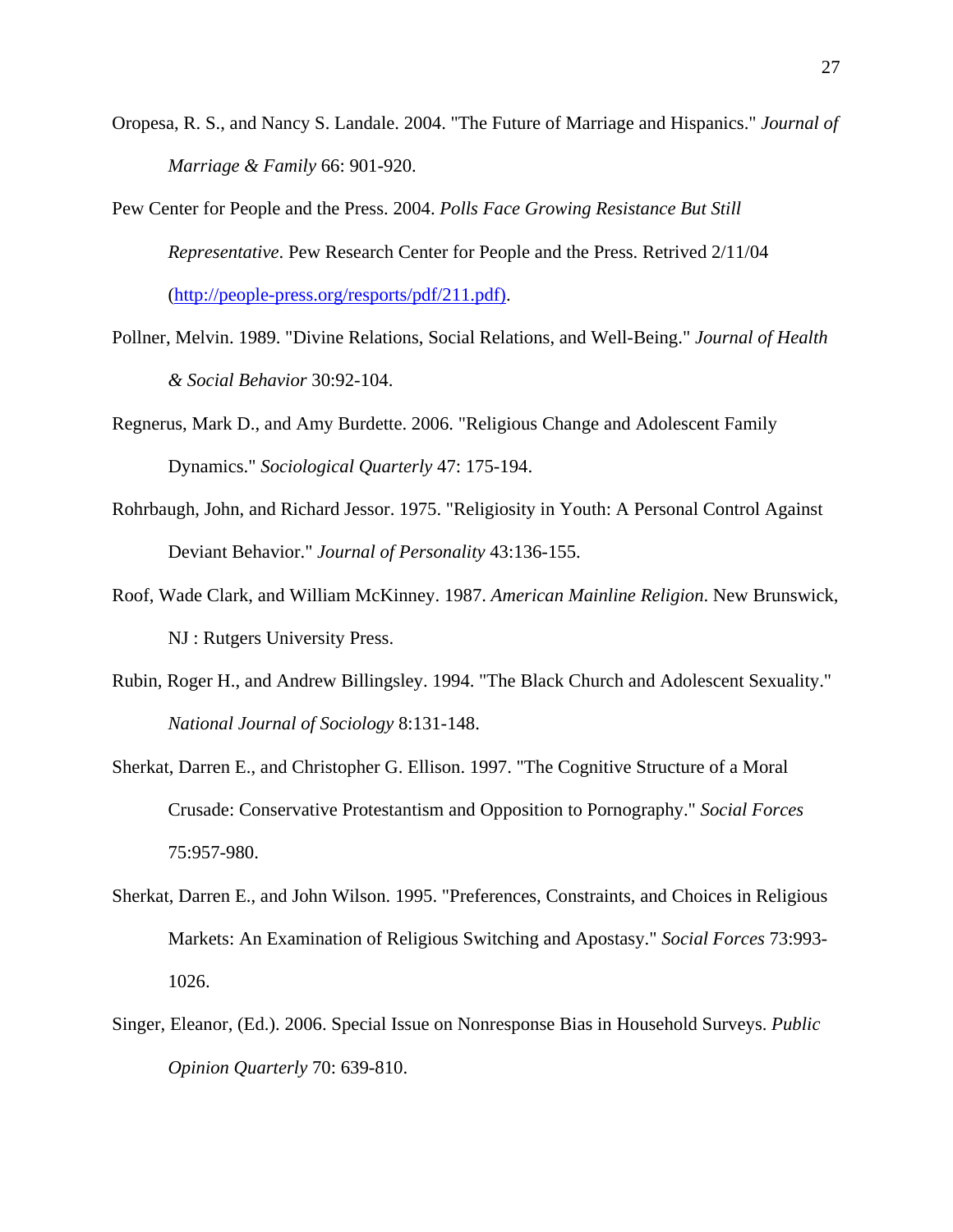- South, Scott J. 1993. "Racial and Ethnic Differences in the Desire to Marry." *Journal of Marriage & Family* 55:357-370.
- Stark, Rodney, and Charles Glock. 1968. *American Piety*. Berkley: University of California Press.
- Suro, Roberto. 2005. *Hispanics: A People in Motion*. Washington, D.C.: Pew Hispanic Center.
- Taylor, Robert Joseph, Linda M. Chatters, and Jeffrey S. Levin. 2004. *Religion in the Lives of African Americans*. Thousand Oaks, CA: Sage.
- U.S. Department of Homeland Security. 2003. *Yearbook of Immigration Statistics*. Washington, D.C.: U.S. Government Printing Office.
- Vaaler, Margaret L., Christopher G. Ellison, and Daniel A. Powers. 2009. "Religious Influences on the Risk of Marital Dissolution." *Journal of Marriage & Family* 71: 917-934.
- Wilcox, W. Bradford. 2002. "Religion, Convention, and Paternal Involvement." *Journal of Marriage & Family* 64:780-792.
- Wilcox, W. Bradford, and Nicholas H. Wolfinger. 2007. "Then Comes Marriage? Religion, Race, and Marriage in Urban America." *Social Science Research* 36: 569-589.
- —. 2008. "Living and Loving "Decent": Religion and Relationship Quality Among Urban Parents." *Social Science Research* 37: 828-843.
- Wolfinger, Nicholas H., and W. Bradford Wilcox. 2008. "Happily Ever After? Religion, Marital Status, Gender and Relationship Quality in Urban Families." *Social Forces* 86: 1311- 1337.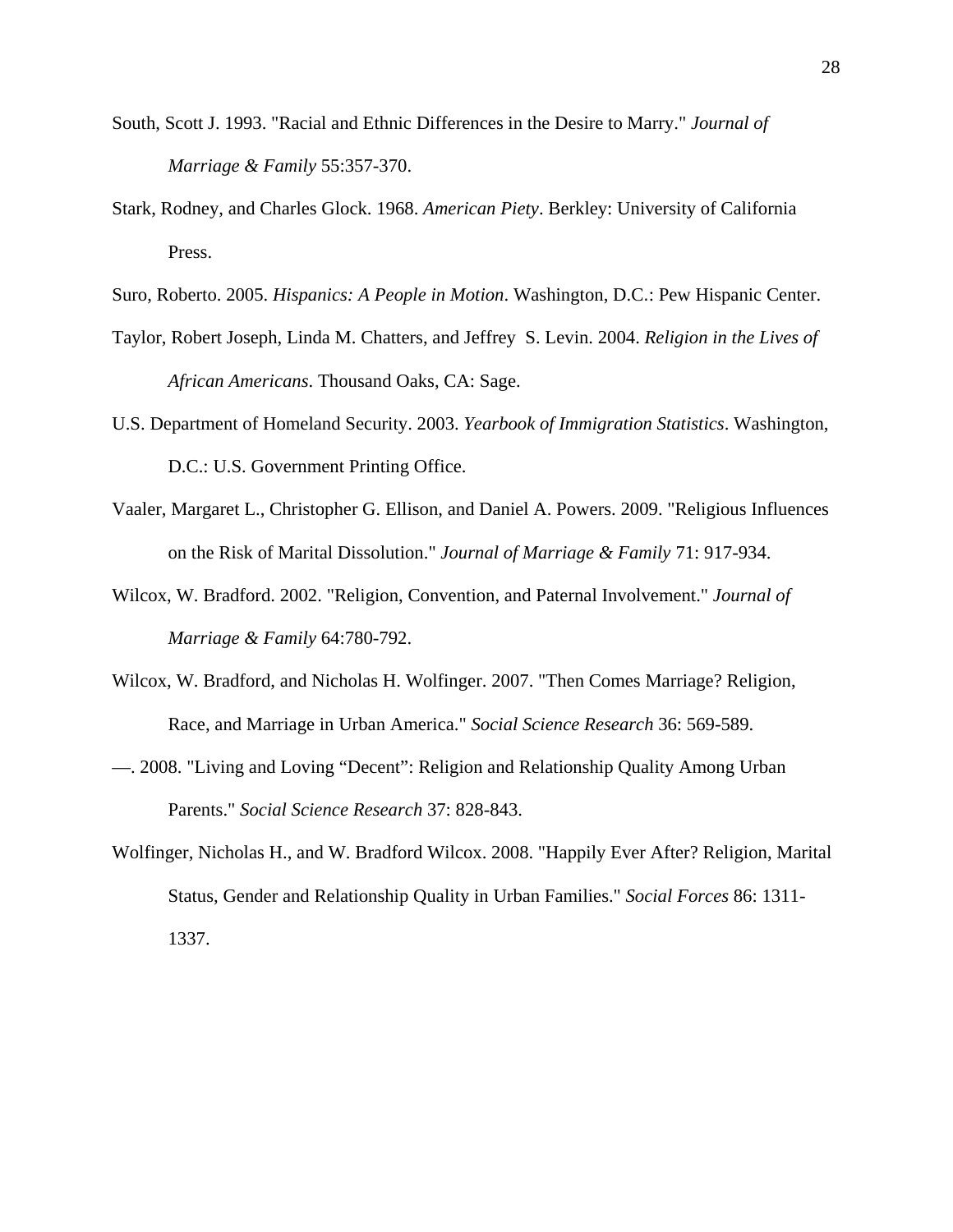|                                 | <b>Total Sample</b> | <b>Standard Deviation</b> | White           | African American     | Hispanic            |
|---------------------------------|---------------------|---------------------------|-----------------|----------------------|---------------------|
|                                 | $(N = 529)$         |                           | $(N = 124)$     | $(N = 240)$          | $(N = 165)$         |
| Dependent Variable              |                     |                           |                 |                      |                     |
| <b>Reasons for Non-Marriage</b> | 2.54                | 0.83                      | $2.26^{bc}$     | $2.69^{\rm a}$       | $2.54^{\circ}$      |
|                                 |                     |                           |                 |                      |                     |
| <b>Religion Variables</b>       |                     |                           |                 |                      |                     |
| <b>Church Attendance</b>        | 2.39                | 1.77                      | $1.98^{b}$      | 2.81 <sup>ac</sup>   | 2.09 <sup>b</sup>   |
| Subjective Religiosity          | 2.92                | 1.04                      | $2.83^{b}$      | $3.10^{ac}$          | $2.71^{b}$          |
| Prayer                          | 6.25                | 2.01                      | $5.73^{b}$      | $6.82$ <sup>ac</sup> | $5.81^{b}$          |
| <b>Biblical Literalism</b>      | 0.82                | 0.38                      | $0.63^{bc}$     | 0.90 <sup>a</sup>    | $0.85^{\mathrm{a}}$ |
| Sociodemographic/Control        |                     |                           |                 |                      |                     |
| Variables                       |                     |                           |                 |                      |                     |
| Male                            | 0.29                | 0.46                      | $0.35^{b}$      | $0.20$ <sup>ac</sup> | $0.38^{b}$          |
| Employed Full-time              | 0.50                | 0.50                      | $0.63^{bc}$     | $0.48^{\rm a}$       | $0.45^{\rm a}$      |
| Age                             | 39.73               | 12.53                     | $42.98^{\circ}$ | $40.54^{\circ}$      | $36.12^{ab}$        |
| Education                       | 4.13                | 1.69                      | $4.81^{bc}$     | $4.24^{\rm ac}$      | 3.47 <sup>ab</sup>  |
| Income                          | 3.45                | 1.85                      | $3.89^{bc}$     | $3.45^{\rm a}$       | $3.12^{\rm a}$      |
| Number of Children              | 0.83                | 1.14                      | $0.33^{bc}$     | $0.85^{\text{ac}}$   | $1.16^{ab}$         |

Table 1. Unadjusted Means by Race/Ethnicity on Key Variables

<sup>a</sup>Indicates significant differences from Whites ( $a = p < .05$ ).

<sup>b</sup>Indicates significant differences from African Americans ( $b = p < .05$ ).

<sup>c</sup>Indicates significant differences from Hispanics ( $c = p < .05$ ).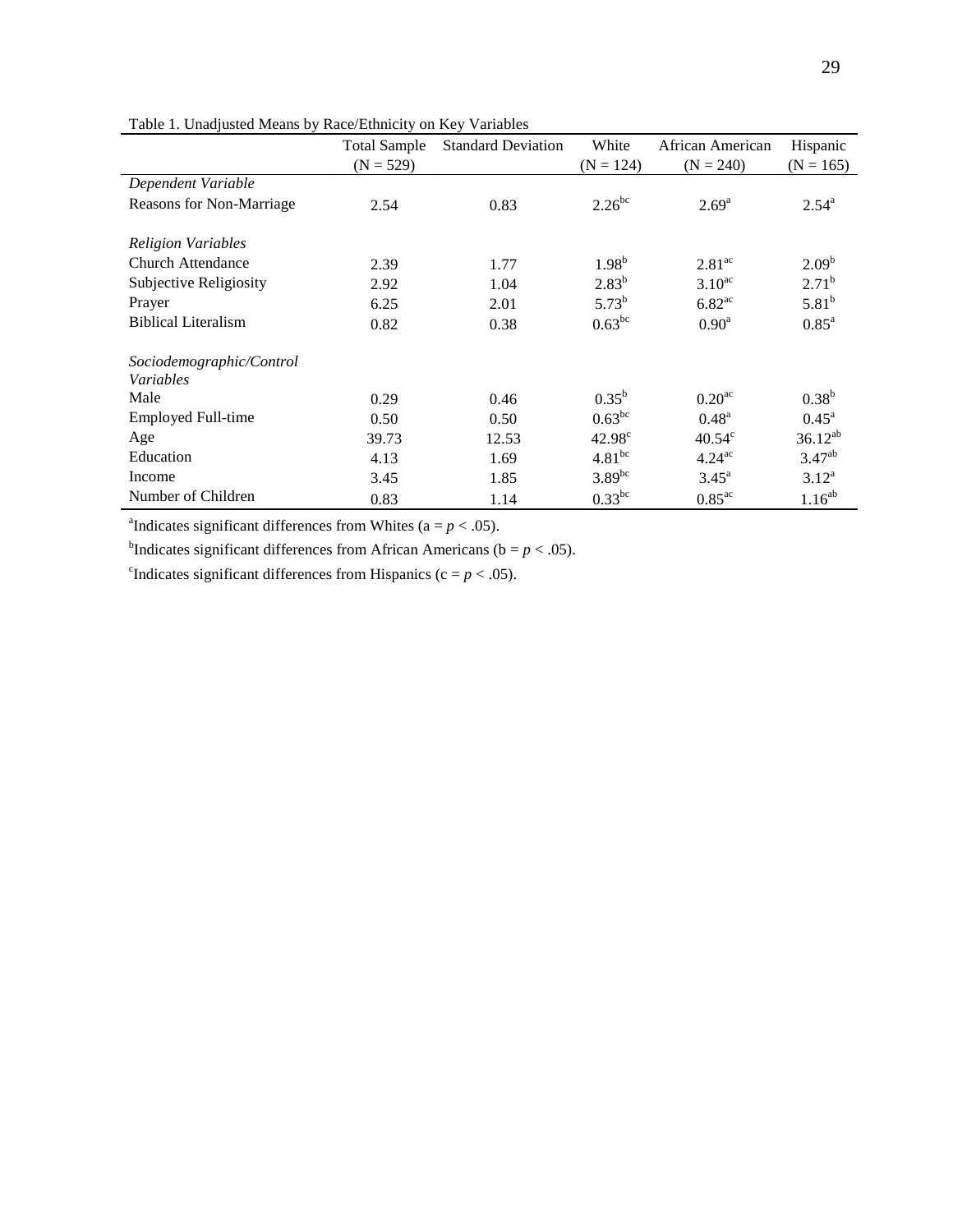|                                    | Model 1           | Model 2           | Model 3                  | Model 4           | Model 5   | Model 6     | Model 7    |
|------------------------------------|-------------------|-------------------|--------------------------|-------------------|-----------|-------------|------------|
| <b>Religion Variables</b>          |                   |                   |                          |                   |           |             |            |
| <b>Church Attendance</b>           | --                | $-0.05*$          | $\overline{\phantom{m}}$ | --                | --        | $-0.06*$    | $-0.17***$ |
| Subjective Religiosity             | $\qquad \qquad -$ | $\qquad \qquad -$ | 0.02                     | $-$               | --        | 0.04        | 0.07       |
| Prayer                             | --                | --                | $-$                      | $-0.03$           | $-$       | $-0.03$     | $-0.03$    |
| <b>Biblical Literalism</b>         | --                | $- -$             | $-$                      | $\qquad \qquad -$ | $-0.02$   | 0.06        | $0.07*$    |
| Sociodemographic/Control Variables |                   |                   |                          |                   |           |             |            |
| African American                   | $0.30***$         | $0.34***$         | $0.29**$                 | $0.34***$         | $0.31***$ | $0.35***$   | $0.35***$  |
| Hispanic                           | 0.11              | 0.13              | 0.11                     | 0.12              | 0.11      | 0.13        | 0.16       |
| Male                               | $-0.25**$         | $-0.29**$         | $-0.25**$                | $-0.28***$        | $-0.25**$ | $-0.30***$  | $-0.29***$ |
| <b>Employed Full-time</b>          | $-0.03$           | $-0.02$           | $-0.03$                  | $-0.03$           | $-0.03$   | $-0.02$     | $-0.02$    |
| Age                                | $-0.01*$          | $-0.01*$          | $-0.01*$                 | $-0.01$           | $-0.01*$  | $-0.01$     | $-0.01$    |
| Less Than High School Education    | 0.01              | 0.01              | 0.01                     | 0.02              | 0.01      | 0.01        | 0.02       |
| Some College Education             | $-0.12$           | $-0.11$           | $-0.13$                  | $-0.11$           | $-0.12$   | $-0.12$     | $-0.12$    |
| College Education                  | $-0.30**$         | $-0.29*$          | $-0.31**$                | $-0.29*$          | $-0.31**$ | $-0.28*$    | $-0.28*$   |
| <b>Post-Graduate Education</b>     | $-0.25$           | $-0.24$           | $-0.26$                  | $-0.24$           | $-0.26$   | $-0.23$     | $-0.22$    |
| Income                             | $-0.04$           | $-0.01$           | $-0.04$                  | $-0.04$           | $-0.02$   | $-0.03$     | $-0.03$    |
| Number of Children                 | 0.05              | 0.05              | 0.05                     | 0.05              | 0.05      | 0.05        | 0.05       |
| African American*Church Attendance |                   |                   |                          |                   |           |             | $0.15**$   |
| Hispanic*Church Attendance         |                   |                   |                          |                   |           |             | $0.13*$    |
| Constant                           | $2.94***$         | $2.98***$         | 2.89***                  | $3.08***$         | $2.95***$ | 2.93<br>*** | $2.46***$  |
| Model F                            | $6.40***$         | $6.43***$         | 5.90***                  | $6.17***$         | 5.86***   | $5.46***$   | 5.41***    |
| $R^2$                              | 0.12              | 0.13              | 0.12                     | 0.13              | 0.12      | 0.14        | 0.15       |

Table 2. Ordinary Least Squares Regression Predicting Reasons for Non-Marriage (N=529)

\**p*<0.0 5. \*\**p*<0.01. \*\*\**p*<0.001.